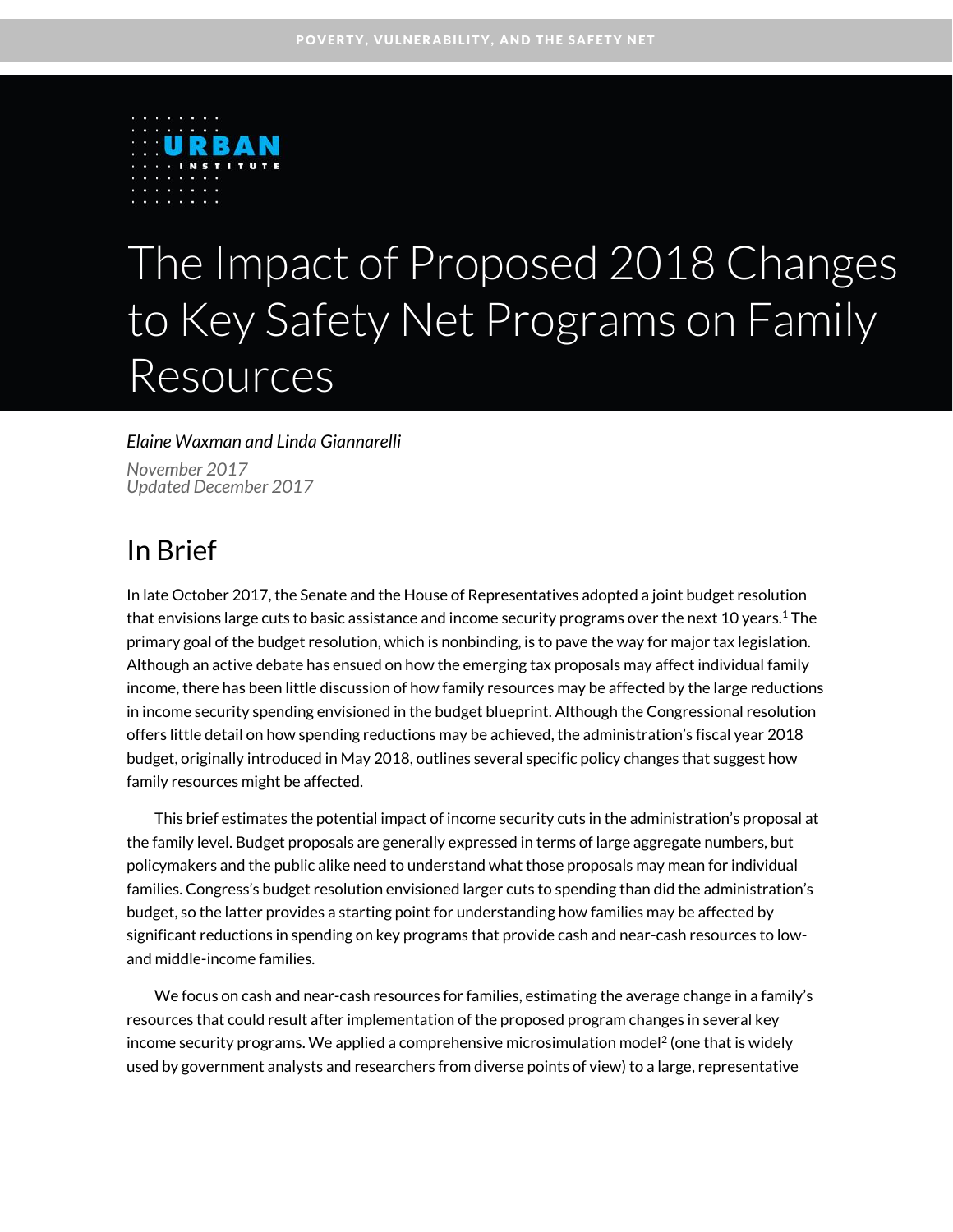sample of US households—the spring 2015 Current Population Survey, Annual Social and Economic Supplement (CPS-ASEC). We adjusted the survey data to provide a more complete picture of families' receipt of benefits under current policies, and we adjusted the data to more closely represent current circumstances (a process referred to as "aging"). An accompanying technical report (Giannarelli, Wheaton, and Morton 2017) describes the model and methods used in more detail.

Some of the main findings from our analysis of the implications of the administration's proposed 2018 budget are as follows (also summarized in table 1):

- We estimate that approximately 28.2 million families (comprising 68.4 million people) would see their resources decline if the administration's proposed changes to basic assistance and income security programs were fully implemented in 2018. Changes to the Supplemental Nutrition Assistance Program (SNAP), Supplemental Security Income (SSI), the Low Income Home Energy Assistance Program (LIHEAP), Temporary Assistance for Needy Families (TANF), and rental housing subsidies provided through the US Department of Housing and Urban Development (HUD) would affect about 20 percent of all families and 30 percent of families with children. When we incorporate additional across-the-board cuts in nondefense discretionary (NDD) programs that affect basic supports to low-income families, including the Special Supplemental Nutrition Program for Women, Infants and Children (WIC), child care subsidies provided through the Child Care and Development Fund (CCDF) and HUD rental assistance, the number of families affected increases to 29.2 million (comprising 72.3 million people).
- An average family affected by full implementation of the program and policy changes could experience a \$1,230 annual reduction in available resources. The discretionary cuts represent approximately \$400 of this net loss. The total reduction in benefits would be an estimated \$35.8 billion in 2018 dollars, of which the discretionary cuts represent about \$12.6 billion.
- **Three-quarters (75 percent) of families experiencing a change include at least one child, senior,** or person with a disability and are therefore likely to be particularly vulnerable.
- More than half (51.5 percent) of all families experiencing a change, or about 15 million people, have a white, non-Hispanic head of household. A little more than one in five affected families (21.5 percent) have a black, non-Hispanic head of household; another one in five (20.2 percent) have a Hispanic head of household.
- **EXP** Changes to SNAP could affect the largest number of families. With plausible assumptions about state reactions to the federal policy, 23.4 million families would experience a change in benefits, and the average annual reduction per affected family would be approximately \$600.
- The loss of child care subsidies would represent the largest single loss in family resources among the programs we examine. Although the cuts affect fewer than 200,000 families, the impact of the cuts could be significant, leading to an average annual loss of \$7,140 in resources per family.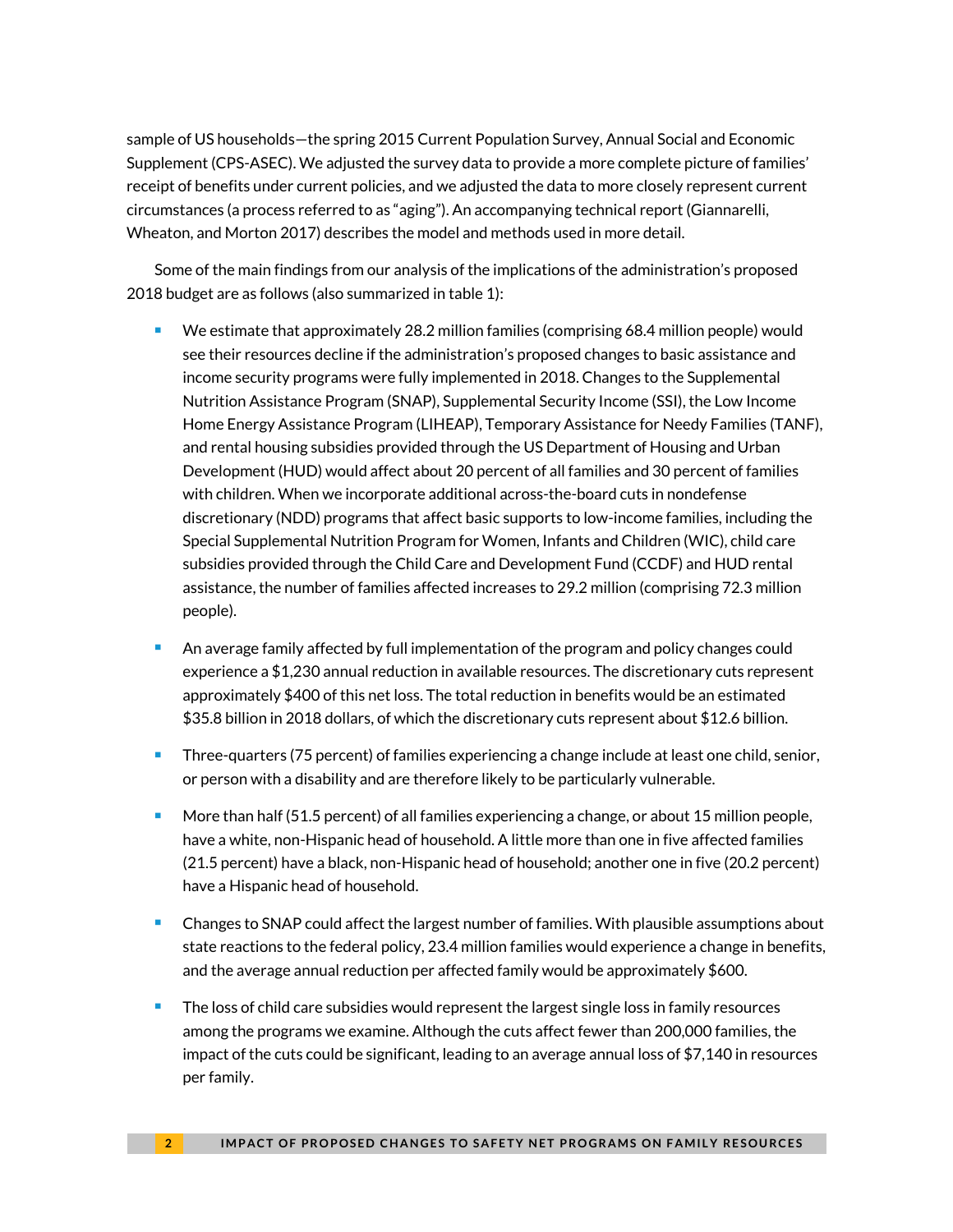If all the changes from the administration's proposals assessed in this brief were fully implemented in 2018, we estimate the overall supplemental poverty rate for all families would move from a baseline of 12.5 percent to 13.6 percent (an increase of 1.1 percentage points, or about 12.6 percent). For families with children, the increase would be greater, from 12.1 percent to 13.7 percent (an increase of 1.6 percentage points, or about 13.2 percent). We use the supplemental poverty measure because it allows us to see the impact that both cash and noncash government assistance has on family resources.

#### TABLE 1

| Benefit program                         | Policy or funding changes                                                                                                                                                                                                                                                                                                |  |  |  |  |  |
|-----------------------------------------|--------------------------------------------------------------------------------------------------------------------------------------------------------------------------------------------------------------------------------------------------------------------------------------------------------------------------|--|--|--|--|--|
| <b>SSI</b>                              | Sliding-scale benefit rule that reduces benefits for some families<br>with multiple program participants.                                                                                                                                                                                                                |  |  |  |  |  |
| TANF                                    | Aggregate TANF block grant reduced 10 percent.                                                                                                                                                                                                                                                                           |  |  |  |  |  |
| <b>SNAP</b>                             | (1) Tightened eligibility for ABAWD time-limit waivers; (2)<br>termination of broad-based categorical eligibility policy; (3)<br>maximum allotment capped at six-person amount; (4)<br>termination of minimum benefit; (5) changes to standard utility<br>allowance; (6) states must pay 25 percent of the benefit cost. |  |  |  |  |  |
| Rental housing<br>assistance            | (1) rent contribution formula changed to 35 percent of gross<br>income; (2) utility reimbursement policy terminated; (3) minimum<br>rent increased to \$50.                                                                                                                                                              |  |  |  |  |  |
| <b>I IHFAP</b>                          | Program terminated.                                                                                                                                                                                                                                                                                                      |  |  |  |  |  |
| Nondefense<br>discretionary<br>spending | In 2027, nondefense discretionary spending is projected to be 41<br>percent lower than it would be under current law. Potentially<br>affected programs included in this analysis are rental housing<br>assistance, WIC, and a portion of child care subsidies through<br>CCDF.                                           |  |  |  |  |  |

#### **Summary of Program Changes Analyzed**

**Note:** CCDF = the Child Care and Development Fund; LIHEAP = the Low Income Home Energy Assistance Program; SNAP = the Supplemental Nutrition Assistance Program; SSI = Supplemental Security Income; TANF = Temporary Assistance for Needy Families; WIC = the Special Supplemental Nutrition Program for Women, Infants and Children.

It is difficult to predict exactly how families may cope if they experience a significant loss in resources intended to help them cover basic needs (such as housing and food), secure supports that enable them to work (such as child care), or replace a lack of income related to a disability. A strengthening economy may allow some affected families to increase their employment and earnings, buffering the impact of some of the proposed changes. In the long-run, higher earnings can improve family well-being and have positive effects on child outcomes (Duncan, Magnuson, and Votruba-Drzal 2014). If poverty rates increase, however, many US families' health and well-being may be at risk of worse outcomes (Braveman et al. 2010). This analysis does not consider the impact on families of potential cuts to Medicare and Medicaid, which would likely increase out-of-pocket spending and further reduce household resources. Although the supplemental poverty measure estimates include the impact of current federal and state income taxes, we do not include any analysis of tax policy changes currently being proposed by the administration or Congress. Preliminary analyses of some of these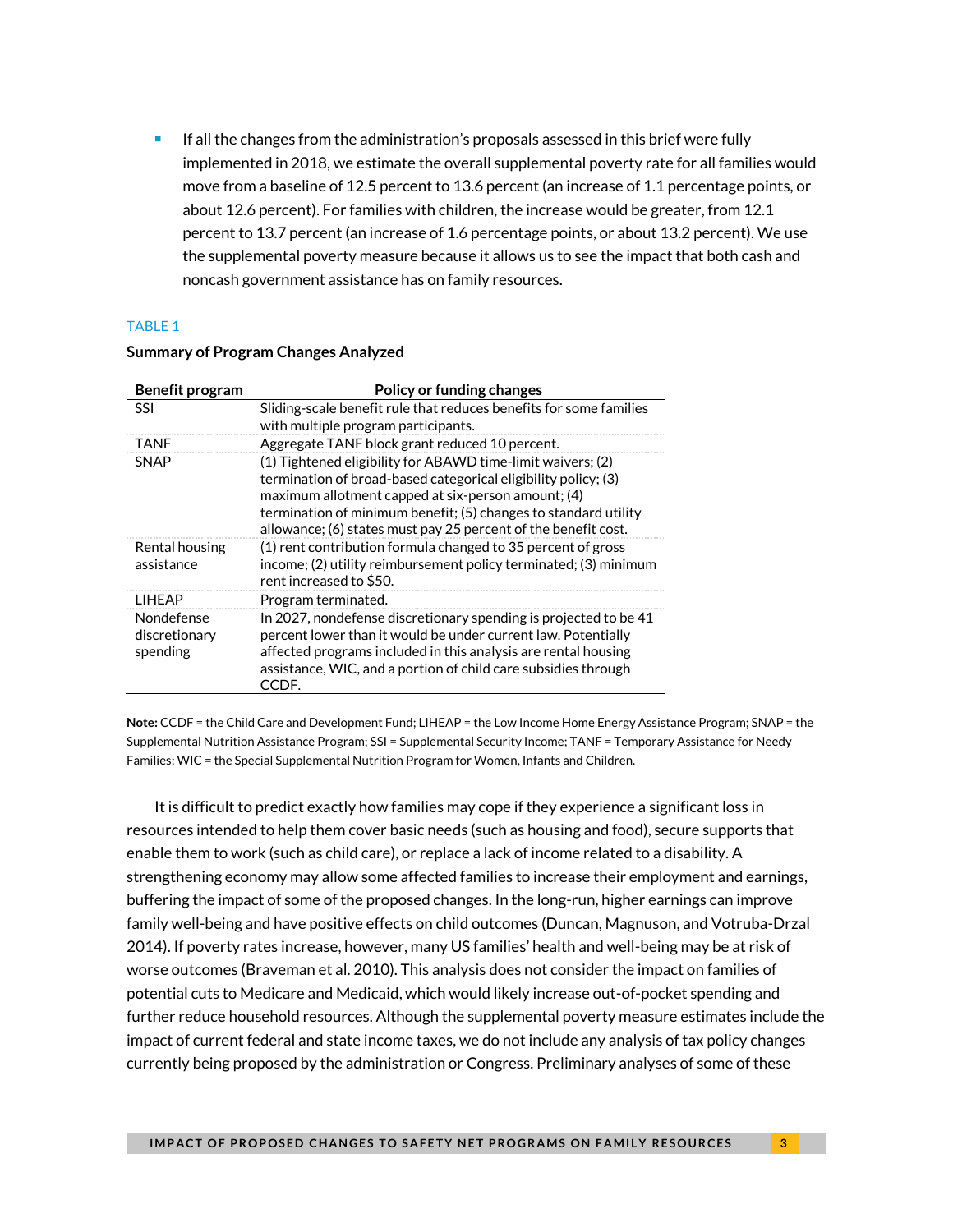proposals by the Urban-Brookings Tax Policy Center suggest that, in their current form, the proposals would have little impact on the average incomes of low-income families in 2018.

### Introduction

In May 2017, the administration's Office of Management and Budget released a proposed fiscal year (FY) 2018 budget that laid out a vision of government policy and spending priorities, including significant changes over the next 10 years to key programs that provide basic assistance and income security to low- and middle-income families. The Senate and the House of Representatives adopted a joint budget resolution in late October 2017 that assumes even greater reductions in spending for income security programs over the next decade than does the president's budget, although little detail on specific program changes is included in Congress's document.

As the debate on potential tax reforms proceeds, discussion has been limited on the potential impact of large budget cuts for income security programs that will affect American families' resources. This brief estimates the potential impact of the administration's proposed changes in key programs that provide cash or near-cash assistance to low- and middle-income families. We applied a comprehensive microsimulation model (one that is widely used by government analysts and researchers from diverse points of view) to a large, representative sample of US households—the spring 2015 CPS-ASEC. We adjusted the survey data to provide a more complete picture of families' receipt of benefits under current policies, and we adjusted the data to more closely represent current circumstances (a process referred to as "aging"). The proposed changes in the key safety net programs we examine here were then applied to the adjusted data, and we implemented the proposals as if they were fully in place in 2018. In some cases, the proposed policies were not described in detail, and we made assumptions based on our best understanding of them. An accompanying technical report (Giannarelli, Wheaton, and Morton 2017) describes the model and methods used in more detail.

The programs we examine for which specific changes were proposed are the following:

- **SNAP**, which provides monthly benefits to purchase food
- **TANF**, which provides block grants to states to provide cash assistance and other services, such as employment services or child care, to low-income families
- **SSI**, which provides cash grants to low-income seniors and individuals with disabilities
- **LIHEAP**, which helps low-income households with heating and cooling expenses
- **Rental housing assistance** through HUD, including vouchers that reduce the amount of money a family pays in a private rental unit or in multifamily units that have received funding to provide affordable housing, or through publicly owned units administered by a local housing authority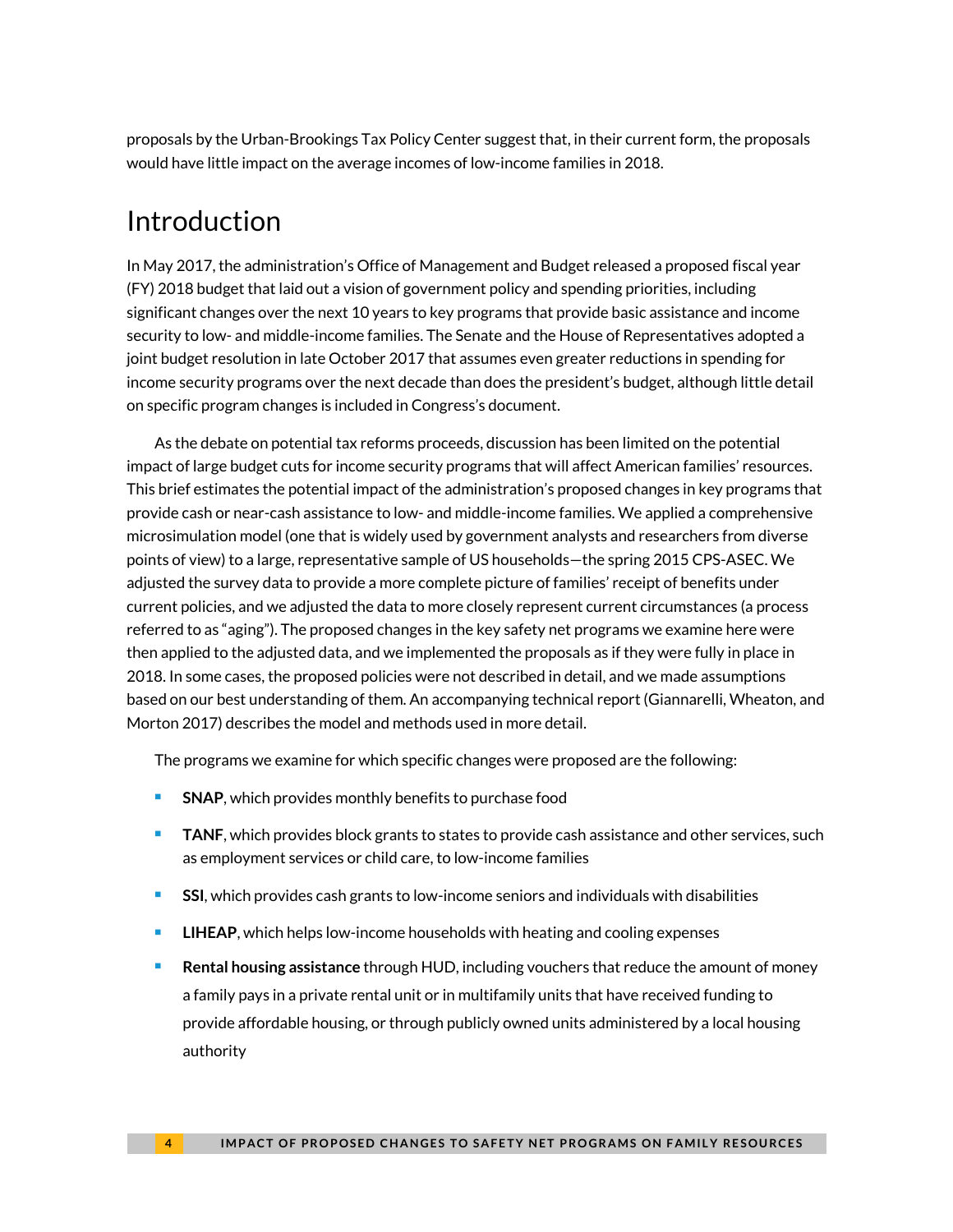Families may be eligible for and participating in several programs, and program changes can interact, so it is useful to examine the impact of more than one program at a time. For example, reductions in cash assistance in the SSI program might typically render a family eligible for a higher monthly SNAP benefit, because SNAP is designed to respond to a loss of income. However, simultaneous cuts to multiple programs may affect the most economically vulnerable families in ways that neither they nor policymakers anticipate.

In addition to examining specific program changes, we accounted for the administration's proposal to reduce spending for a broad set of programs referred to as "discretionary spending." In recent years, efforts to restrain budget expenditures have used caps on programs that are subject to regular appropriations by Congress, excluding spending on defense and mandatory entitlement programs such as Social Security and Medicare. Referred to as nondefense discretionary (NDD) spending, this category includes some programs that benefit individuals and families at all income levels, such as K–12 education, medical research, and national parks, as well as some that assist low-income families, such as Head Start and rental assistance (CBPP 2017). In 2017, NDD spending represented 15 percent of federal spending, or approximately \$624 billion (OMB 2017a).

The administration's budget calls for NDD spending in 2027 to be 41 percent lower than currently projected. Although these cuts might affect families' access to many kinds of services and programs, here we examine the impact of NDD spending cuts on household resources to purchase food, child care, and housing; we assumed that each affected program would experience the same 41 percent reduction. <sup>3</sup> We examine the following three programs:

- The **Special Supplemental Nutrition Program for Women, Infants and Children (WIC)**, which provides benefits to purchase certain foods for pregnant and postpartum women and young children as well as to purchase formula for infants
- Child care subsidies provided through the **Child Care and Development Fund (CCDF)** program (part of the Child Care and Development Block Grant), which helps low-income working families purchase child care services
- **HUD rental assistance programs** as described previously, which would be affected by NDD spending cuts as well as by the specific policy changes mentioned earlier

# Findings

#### **Number of Families Affected**

We estimate that approximately 20 percent of all families in the United States and 30 percent of families with children would see their resources decline if the administration's proposed changes to these programs were fully implemented in 2018 (table 2). Changes to SNAP, SSI, LIHEAP, TANF, and HUD housing subsidies (exclusive of NDD spending cuts) would affect 28.2 million families (comprising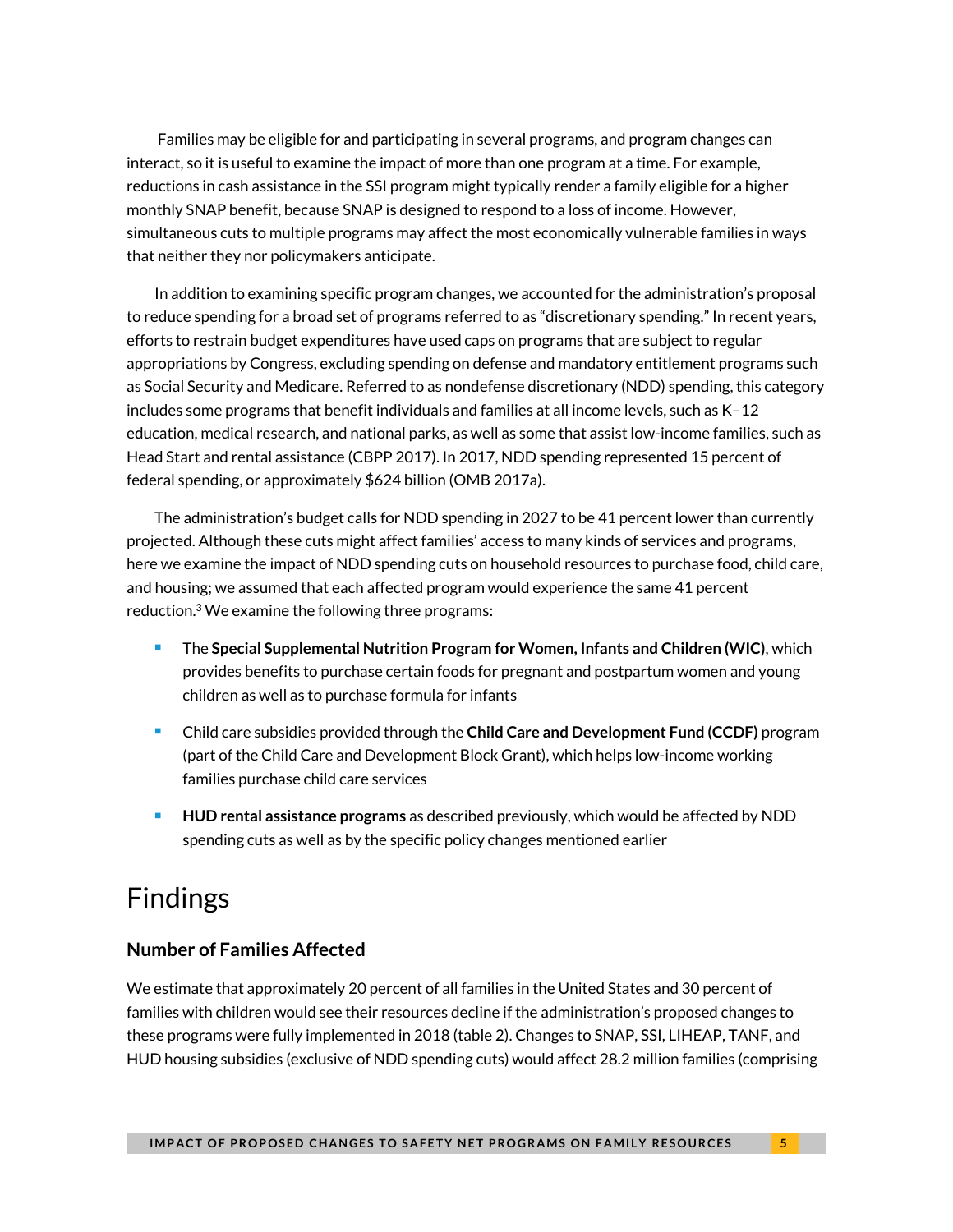68.4 million people); when considering NDD spending cuts to WIC, child care subsidies, and HUD rental housing assistance, the number of families affected rises to 29.2 million (comprising 72.3 million people).

#### TABLE 2

**Characteristics of Families Affected by Proposed Safety Net Policies, Aged to 2018, Including Nondefense Discretionary Spending**

|                                     | Number of<br>families in<br><b>US</b> | Number of US<br>families with<br>benefit change | Percentage of<br><b>US</b> families<br>with benefit | Distribution of<br>families with<br>benefit change | Average<br>benefit |
|-------------------------------------|---------------------------------------|-------------------------------------------------|-----------------------------------------------------|----------------------------------------------------|--------------------|
|                                     | (millions)                            | (millions)                                      | change                                              | $(\%)$                                             | change             |
| All                                 | 144.9                                 | 29.2                                            | 20.1                                                | 100.0                                              | $- $1,230$         |
| Family type                         |                                       |                                                 |                                                     |                                                    |                    |
| Families with children              | 40.9                                  | 12.4                                            | 30.4                                                | 42.6                                               | $- $1,440$         |
| Families with elderly or disabled   |                                       |                                                 |                                                     |                                                    |                    |
| person                              | 43.0                                  | 9.6                                             | 22.3                                                | 32.9                                               | $- $1,290$         |
| Other families                      | 61.1                                  | 7.2                                             | 11.7                                                | 24.5                                               | $- $770$           |
| Region                              |                                       |                                                 |                                                     |                                                    |                    |
| Northeast                           | 25.8                                  | 6.2                                             | 23.9                                                | 21.2                                               | $- $1,730$         |
| Midwest                             | 31.7                                  | 6.4                                             | 20.2                                                | 22.0                                               | $-$1,010$          |
| South                               | 54.3                                  | 10.5                                            | 19.4                                                | 36.0                                               | -\$970             |
| West                                | 33.1                                  | 6.1                                             | 18.3                                                | 20.8                                               | $- $1,390$         |
| Metropolitan status                 |                                       |                                                 |                                                     |                                                    |                    |
| Metro                               | 122.6                                 | 23.9                                            | 19.5                                                | 82.0                                               | $-$1,290$          |
| Nonmetropolitan                     | 22.3                                  | 5.2                                             | 23.5                                                | 18.0                                               | -\$950             |
| Race/ethnicity of family head       |                                       |                                                 |                                                     |                                                    |                    |
| White non-Hispanic                  | 96.8                                  | 15.0                                            | 15.5                                                | 51.5                                               | $-$1,050$          |
| Black non-Hispanic                  | 17.9                                  | 6.3                                             | 34.9                                                | 21.5                                               | $- $1,480$         |
| Asian/Pacific Islander non-Hispanic | 7.3                                   | 1.1                                             | 15.7                                                | 3.9                                                | $- $1,690$         |
| Hispanic                            | 20.0                                  | 5.9                                             | 29.4                                                | 20.2                                               | $- $1,300$         |
| Other non-Hispanic                  | 2.8                                   | 0.8                                             | 29.9                                                | 2.8                                                | $-$1,440$          |

**Source:** Authors' calculations based on the Current Population Survey, Annual Social and Economic Supplement and the Transfer Income Model, version 3.

#### **Estimated Change in Family Resources and Total Program Benefits**

Full implementation of all program and policy changes analyzed here (including NDD spending cuts) would lower the resources of affected families by an average of \$1,230 annually (figure 1). The NDD spending cuts represent approximately \$400 of this net loss in resources. We estimate the total reduction in program benefits would be \$35.8 billion in 2018 dollars (\$23.2 billion without NDD spending cuts).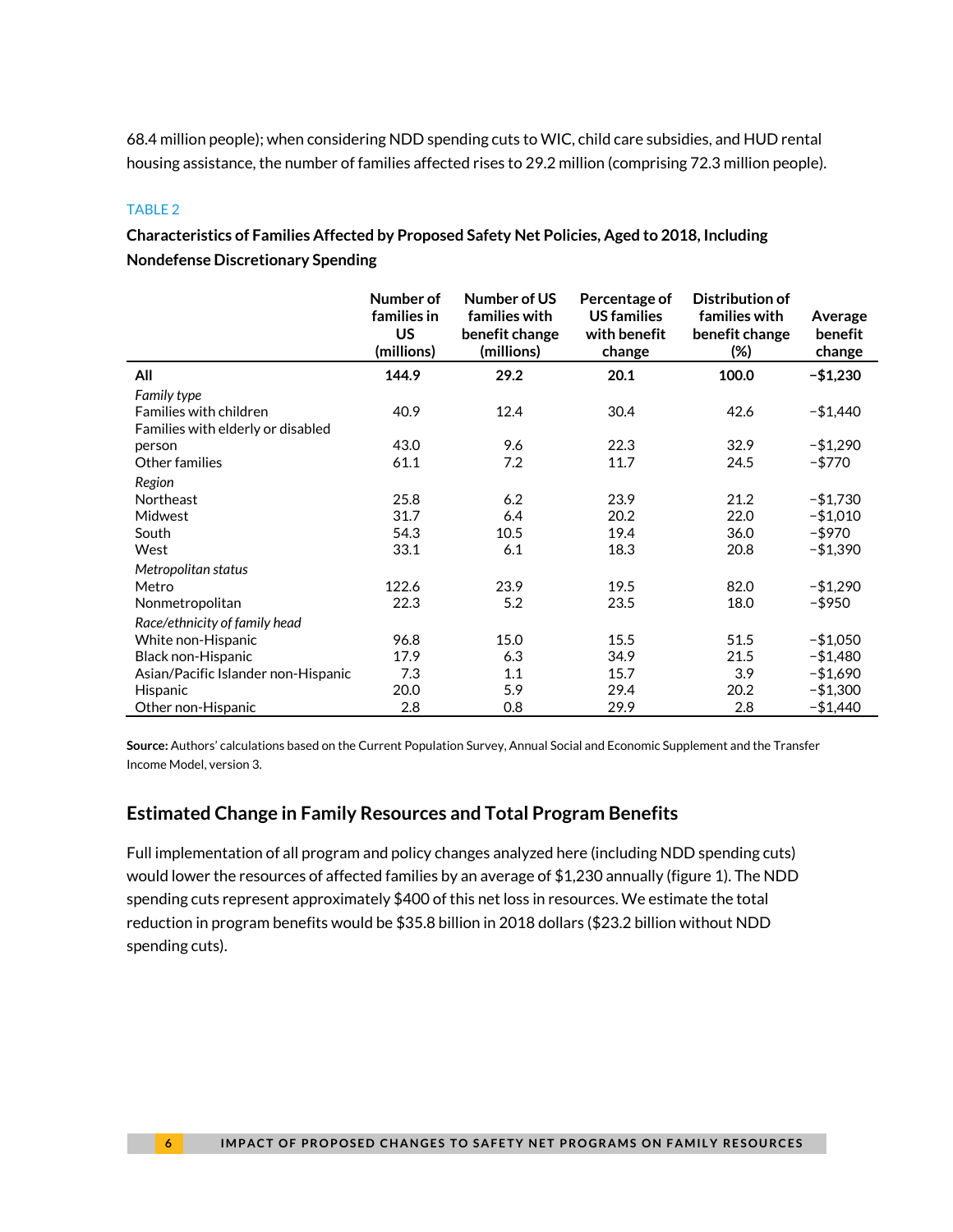#### FIGURE 1

#### **Affected Families Would See Their Resources Decline by More Than \$1,200 Annually if Proposed Program Changes Were Fully Implemented in 2018**



**Source:** Authors' calculations based on the Current Population Survey, Annual Social and Economic Supplement and the Transfer Income Model, version 3.

**Note:** "Plus discretionary cuts" includes reductions in the Special Supplemental Nutrition Program for Women, Infants and Children, child care subsidies through the Child Care and Development Fund, and rental housing assistance as result of proposed cuts to nondefense discretionary spending.

#### **Types of Families Affected**

Three-quarters (75 percent) of families experiencing a change include at least one child, senior, or person with a disability and are therefore likely to be particularly vulnerable (table 2). More than half (52 percent) of all families experiencing a change (comprising about 15 million people) have a white, non-Hispanic head of household. A little more than one in five affected families (22 percent) have a black, non-Hispanic head of household; another 20 percent have a Hispanic head of household.

#### **Number of Program Changes**

On average, most families experiencing a change are affected by only one program. But 1.3 million families are affected by three or more changes, and over two-thirds of those families have income of less than \$20,000 per year.

#### **Families Experiencing Most Significant Impact**

Because the programs we examine largely assist low-income families, it is not surprising that 79 percent of those affected are families with cash income of less than \$30,000 a year (table 3). Although the average loss in family resources is \$1,230 annually, approximately 2.9 million families are expected to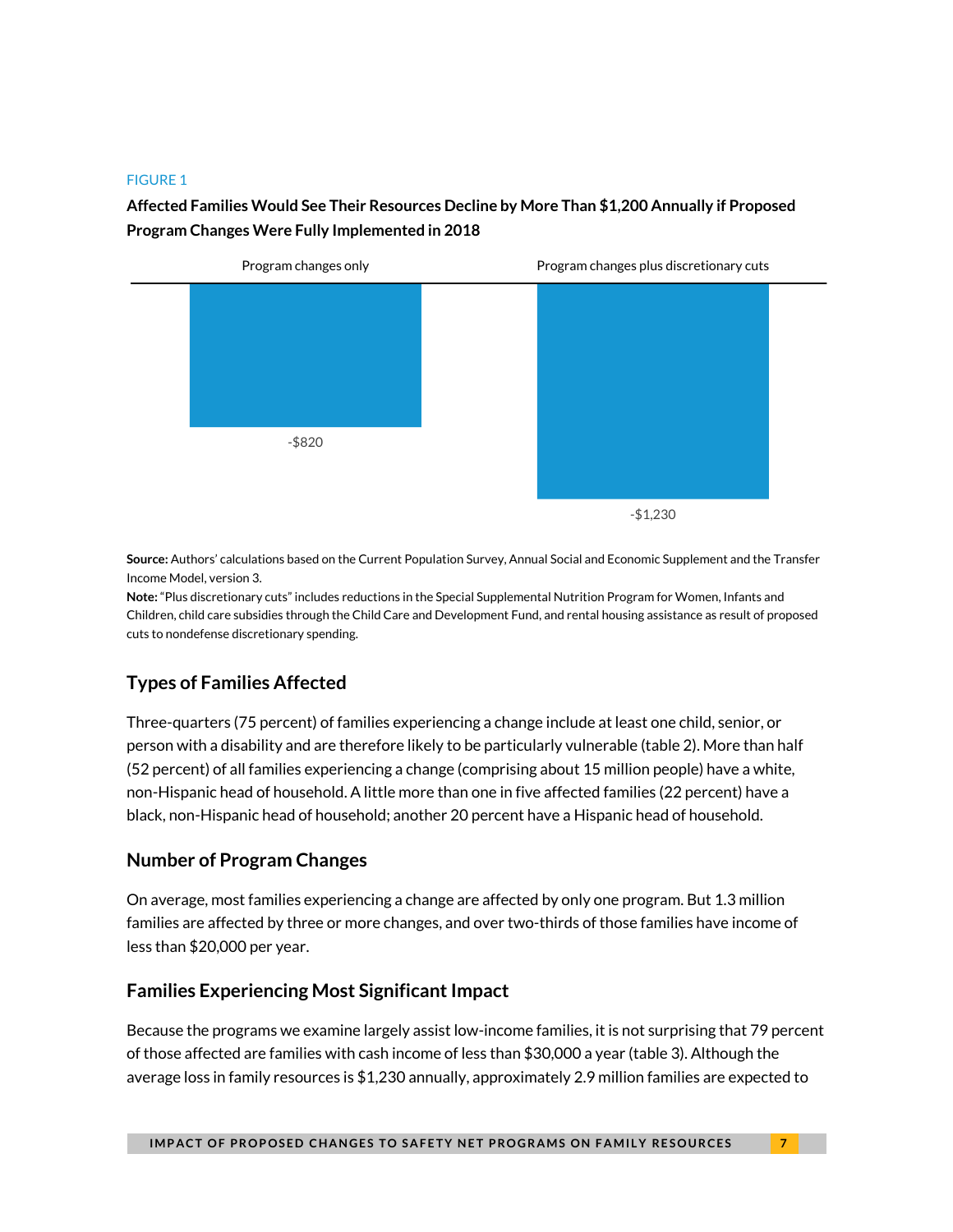lose at least \$2,500 annually, including 1.6 million families with children and 1 million families with a family member who has a disability or is elderly (figure 2). Over 700,000 families experiencing reductions of \$2,500 or more have very low incomes (less than \$10,000 a year).

#### FIGURE 2





**Source:** Authors' calculations based on the Current Population Survey, Annual Social and Economic Supplement and the Transfer Income Model, version 3.

#### TABLE 3

#### **Distribution of Changes in Benefits by Family Income**

| <b>Baseline annual</b><br>cash income | Number of<br>families<br>(millions) | Share of<br>families<br>$(\%)$ | Total<br>change<br>(millions) | Share of<br>change in each<br>income group<br>(%) | <b>Families</b><br>with any<br>change<br>(millions) | Percentage of<br>this income<br>category with<br>any change | Average<br>change per<br>family with<br>change |
|---------------------------------------|-------------------------------------|--------------------------------|-------------------------------|---------------------------------------------------|-----------------------------------------------------|-------------------------------------------------------------|------------------------------------------------|
| $<$ \$10.000                          | 13.4                                | 9.2                            | $-$10.091$                    | 28.2                                              | 8.4                                                 | 62.5                                                        | $-$1.210$                                      |
| \$10,000-\$20,000                     | 16.6                                | 11.4                           | $-$12.073$                    | 33.7                                              | 8.5                                                 | 51.6                                                        | -\$1.410                                       |
| \$20,000-\$30,000                     | 16.1                                | 11.1                           | -\$6.208                      | 17.3                                              | 5.3                                                 | 33.0                                                        | $-$1.170$                                      |
| \$30,000-\$40,000                     | 12.9                                | 8.9                            | -\$3.118                      | 8.7                                               | 2.6                                                 | 20.1                                                        | $-$1,200$                                      |
| \$40,000-\$50,000                     | 12.0                                | 8.3                            | -\$1.921                      | 5.4                                               | 1.7                                                 | 14.1                                                        | $-$1.130$                                      |
| \$50,000-\$75,000                     | 22.9                                | 15.8                           | -\$1.562                      | 4.4                                               | 1.6                                                 | 6.9                                                         | -\$990                                         |
| > \$75.000                            | 50.9                                | 35.2                           | -\$759                        | 2.1                                               | 1.0                                                 | 2.0                                                         | -\$760                                         |
| All                                   | 144.9                               | 100.0                          | $-$ \$35.790                  | 100.0                                             | 29.2                                                | 20.1                                                        | $-$1,230$                                      |

**Source:** Authors' calculations based on the Current Population Survey, Annual Social and Economic Supplement and the Transfer Income Model, version 3.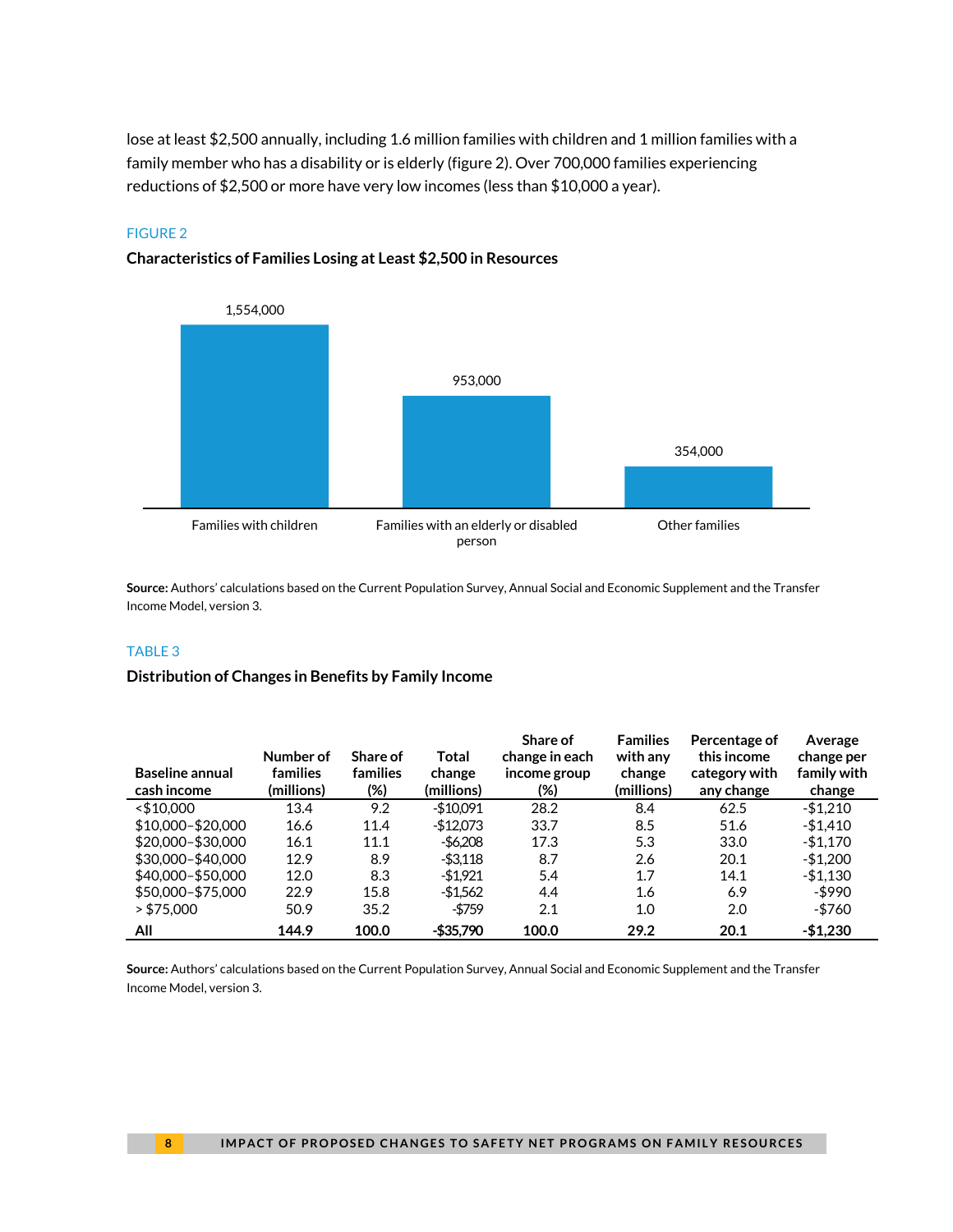# Program-Specific Changes

We examine the estimated changes in family resources by each individual program type. Figure 3 shows the number of families affected by changes in each program, and figure 4 shows the average amount of resource change by program. We briefly describe the proposed changes by program and provide more detail in the accompanying technical report (Giannarelli, Wheaton, and Morton 2017).

#### FIGURE 3

**Number of Families Affected by Cuts, by Program** *Millions*



**Source:** Authors' calculations based on the Current Population Survey, Annual Social and Economic Supplement and the Transfer Income Model, version 3.

**Note:** LIHEAP = the Low Income Home Energy Assistance Program; SNAP = the Supplemental Nutrition Assistance Program; SSI = Supplemental Security Income; TANF = Temporary Assistance for Needy Families; WIC = the Special Supplemental Nutrition Program for Women, Infants and Children.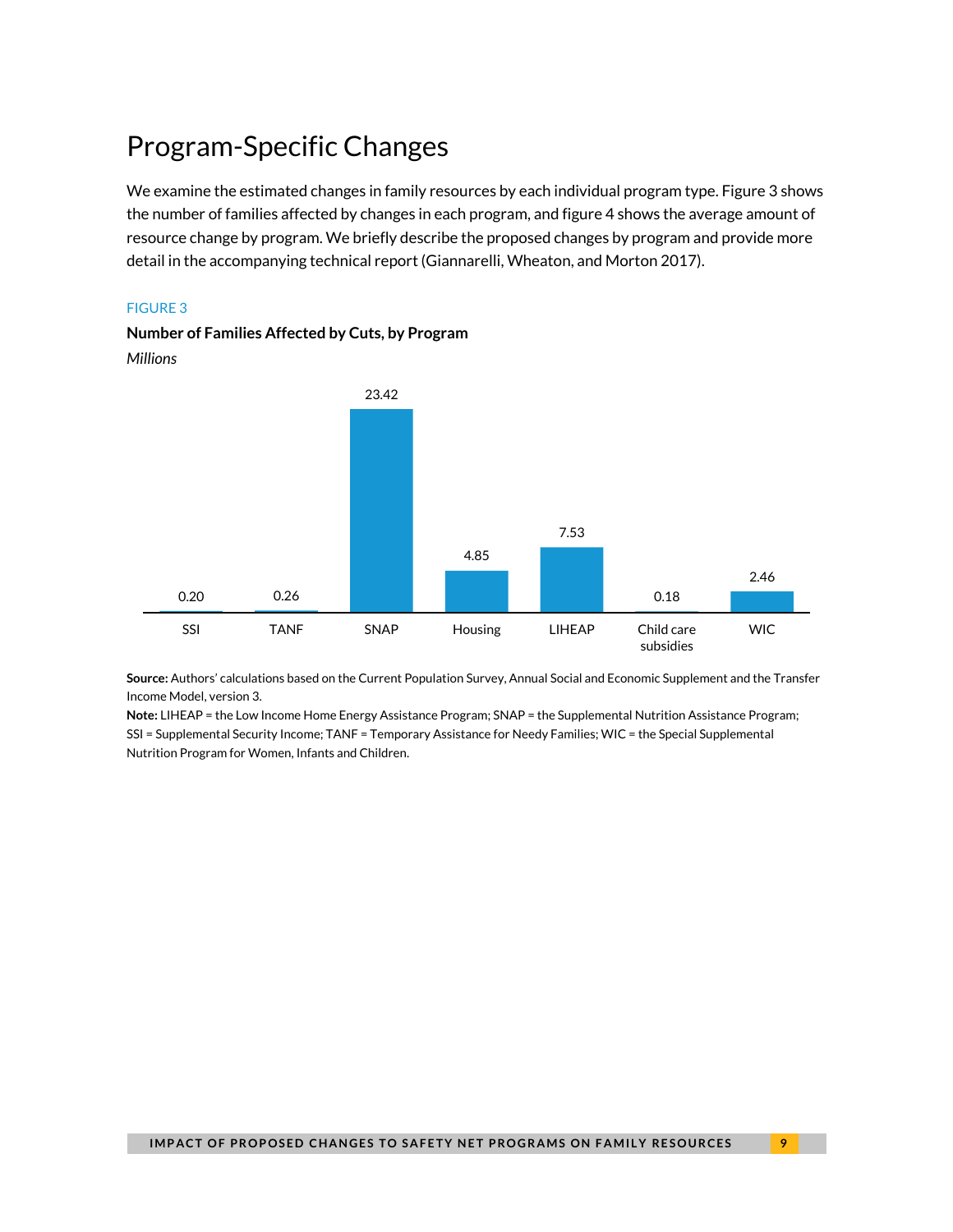#### FIGURE 4

#### **Average Annual Change in Family Benefits, by Program**



**Source:** Authors' calculations based on the Current Population Survey, Annual Social and Economic Supplement and the Transfer Income Model, version 3.

**Note:** LIHEAP = the Low Income Home Energy Assistance Program; SNAP = the Supplemental Nutrition Assistance Program; SSI = Supplemental Security Income; TANF = Temporary Assistance for Needy Families; WIC = the Special Supplemental Nutrition Program for Women, Infants and Children.

#### **SNAP**

The administration's budget proposal includes many changes to SNAP, (detailed in table 1). One of the most significant changes would require states to pay for a portion of the cost of SNAP benefits. The portion would rise over 10 years, with states paying 25 percent of the total costs of SNAP benefits by FY 2023. States would also be given "new flexibilities" to establish "locally appropriate benefit levels" (OMB 2017a, 10) States might not use that flexibility at all, or they might make substantial changes. Our estimates incorporate a reduction in benefits that, combined with the proposal's other changes, reduce the aggregate cost of SNAP benefits 25 percent, thereby reducing states' match payments 25 percent (and reducing federal costs about 43 percent).

With these assumptions, we estimate that changes to SNAP would affect the largest number of families among all the programs analyzed: 23.4 million families would experience a change in benefits, with an average annual reduction per family of approximately \$600. In FY 2017, the average monthly benefit for a household receiving SNAP was \$253.<sup>4</sup> Thus, the loss of benefits would be equivalent to more than two months of benefits for an average household. Another way of thinking about the change is in the number of meals lost. On average, monthly SNAP benefits provide about \$1.40 per meal, 5 meaning that the average loss in benefits would be equivalent to the program's contribution to about 36 meals a month, or 430 meals a year.

As shown in figure 5, implementation of the proposed SNAP policy changes could affect families in different ways. We expect that the majority of families, 19.6 million, will experience a partial loss of benefits, but 3.8 million families are likely to lose eligibility for all SNAP benefits. Families may lose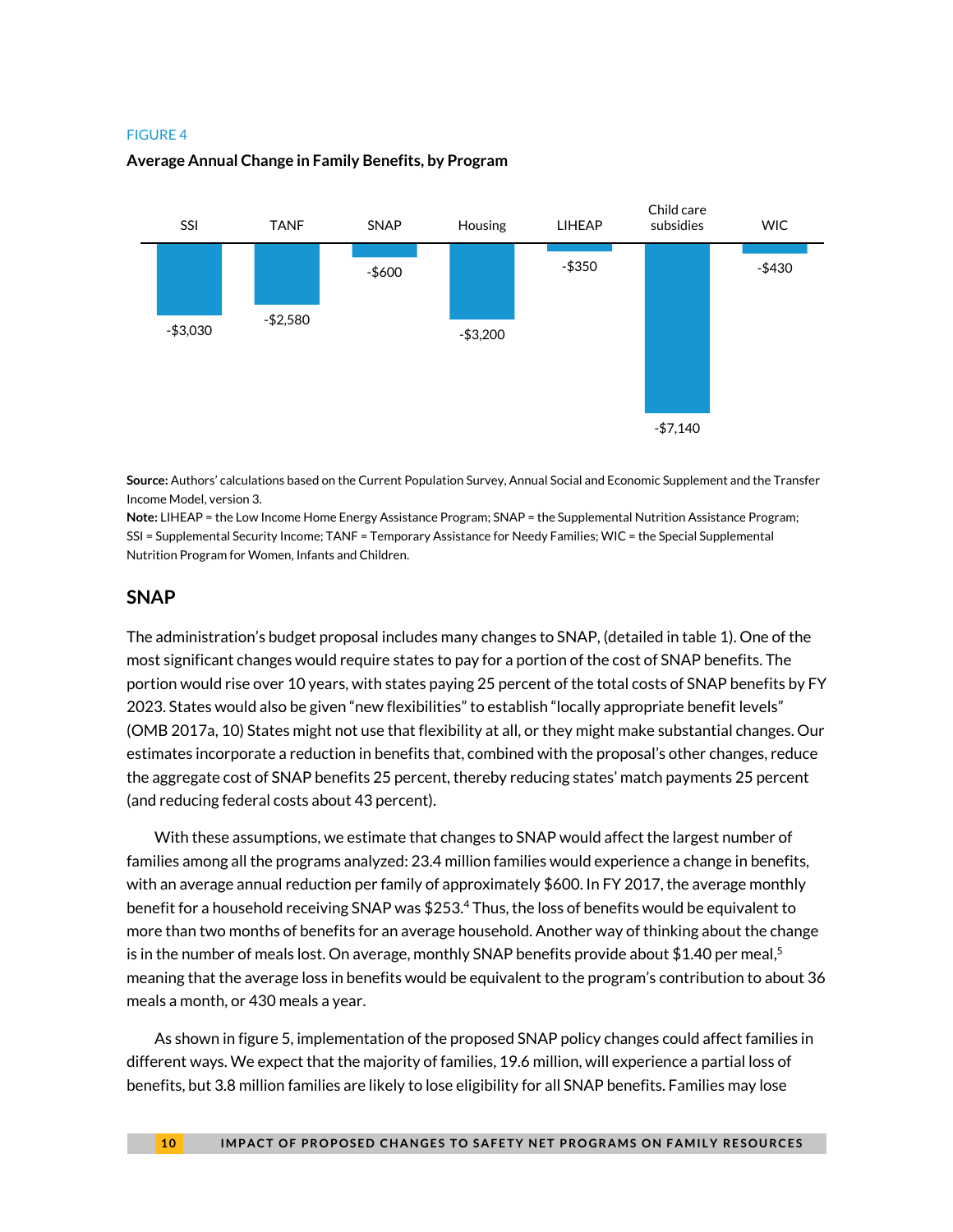eligibility for the program entirely because the administration's proposal eliminates broad-based categorical eligibility or because it eliminates the minimum benefit, meaning that some families of one or two people would not qualify for benefits. Further, reductions in the standard utility allowances would lead to higher net incomes, moving some families above the eligibility threshold.

#### FIGURE 5

#### **Number of Families Affected by Changes to SNAP** *Millions*



**Source:** Authors' calculations based on the Current Population Survey, Annual Social and Economic Supplement and the Transfer Income Model, version 3.

**Note:** SNAP = the Supplemental Nutrition Assistance Program.

#### **TANF**

TANF provides block grants to states to provide cash assistance and other services, such as employment services or child care, to low-income families. However, most states devote a majority of resources to purposes other than cash grants (Hahn et al. 2017). The typical monthly benefit for families varies widely because states have broad discretion in determining cash assistance levels. As of mid-2015, the average state provided a three-person family a maximum monthly benefit of \$442 (Cohen et al. 2016).

The administration's budget proposal would reduce the TANF block grant 10 percent. States might respond to a 10 percent reduction in their block grant in different ways, such as by compensating for the decline by increasing their state spending. If they did not make up for the decline, they would need to decide which uses of TANF funds would be curtailed. Some states might decide to maintain all their cash assistance spending even if the overall block grant is reduced 10 percent; other states might decide that cash assistance spending would bear the majority of the reduction Absent more information about how states would react, we assume that a 10 percent drop in the federal TANF block grant would lead to a 10 percent reduction in states' spending on cash assistance. The accompanying technical report (Giannarelli, Wheaton, and Morton 2017) provides more details. We estimate that approximately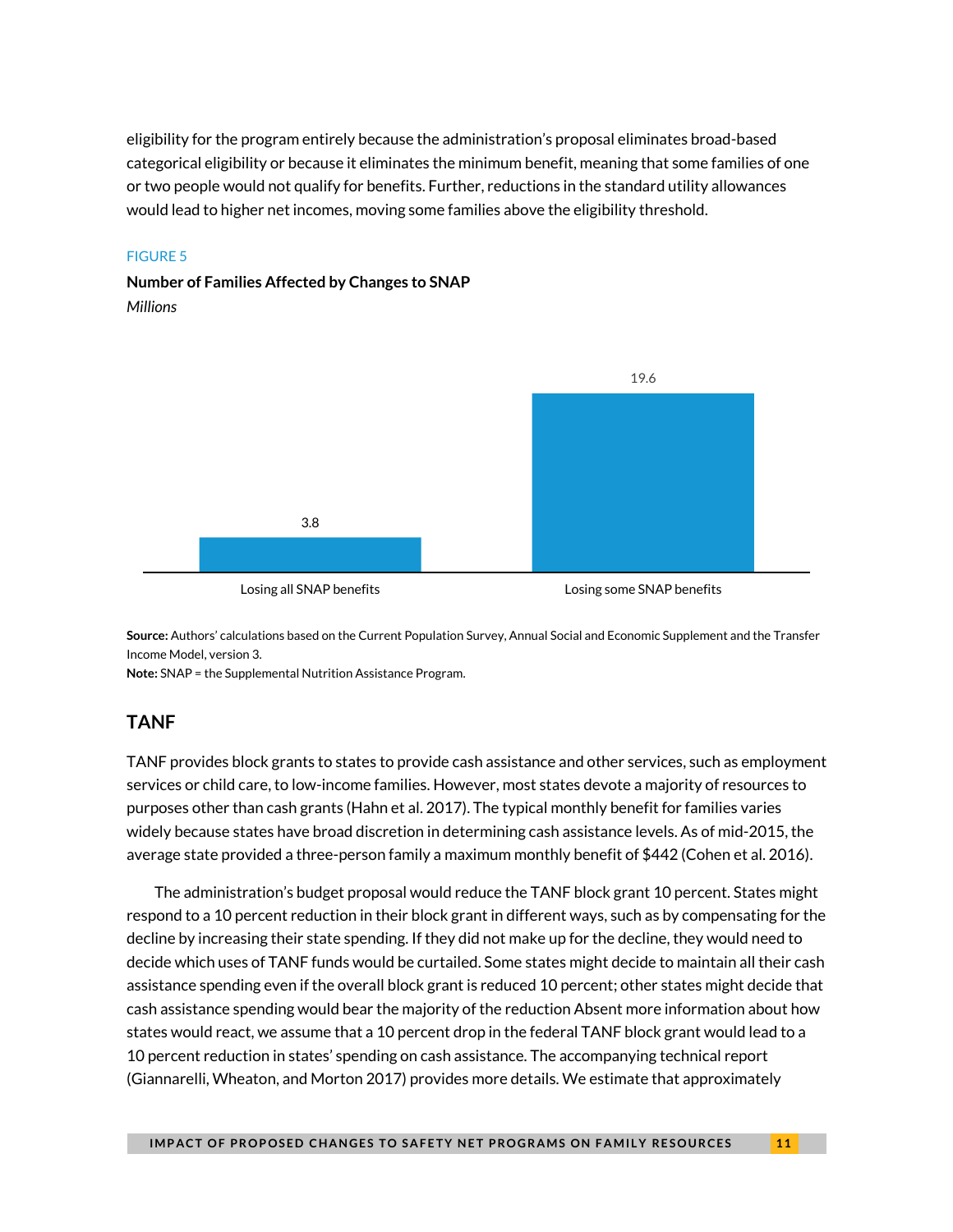260,000 families would experience a change in resources and that the loss of benefits would represent a resource reduction of approximately \$2,580.

#### **Rental Housing Assistance**

Housing assistance can be provided through vouchers that reduce the amount of rent a family pays in a private rental unit, through multifamily units that have received subsidies to provide affordable housing (known as project-based vouchers), or through units in publicly owned buildings administered by a local housing authority.

Rental assistance includes an expectation that families contribute a portion of their income to rent. The administration's proposal includes three changes to the determination of households' required housing-cost payments:

- **The Secretary of HUD may require the household's contribution to be computed as 35 percent** of gross income (rather than the current 30 percent of net income).
- **The utility reimbursement policy is terminated. If households must pay utilities separately from** rent, they are responsible for that entire payment even if it exceeds the amount of money that has been computed as their contribution to housing costs. (Currently, the program would pay the portion of utility costs exceeding the household's required payment.)
- The minimum rent is increased from \$25 to \$50.

In the discussions of all three changes, the administration's proposal refers to hardship exemptions. However, it includes no specific discussion of how hardship exemptions would be determined. The proposal also discusses the possibility of increased work requirements for households with rental assistance. However, it provides no detail on how such requirements might be imposed. Therefore, our estimates do not include any new work requirements, and only one potential hardship exemption is modeled. The technical report (Giannarelli, Wheaton, and Morton 2017) provides a detailed description of how we modeled the proposed changes.

Similar to SNAP, implementation of proposed policy changes in rental assistance is expected to lead to reduced benefits for many families and the loss of all housing assistance for some families. As shown in figure 6, we estimate that about 4.9 million families would be affected by the changes; each family would see an average loss of resources equal to \$3200 in 2018. These changes are caused by the specific changes in how households' rents are computed and in the treatment of utility costs as well as by a reduction in the available number of subsidies. We assume that after the specific policy changes, the number of assisted households would fall to meet the remainder of the 41 percent savings goal for NDD spending.

The number of families with any rental assistance is expected to drop by 1.8 million, primarily because of the NDD spending cuts. For families that completely lose their subsidy, the average annual loss of resources is \$6,890. This is roughly equivalent to six months of the average fair-market rent for a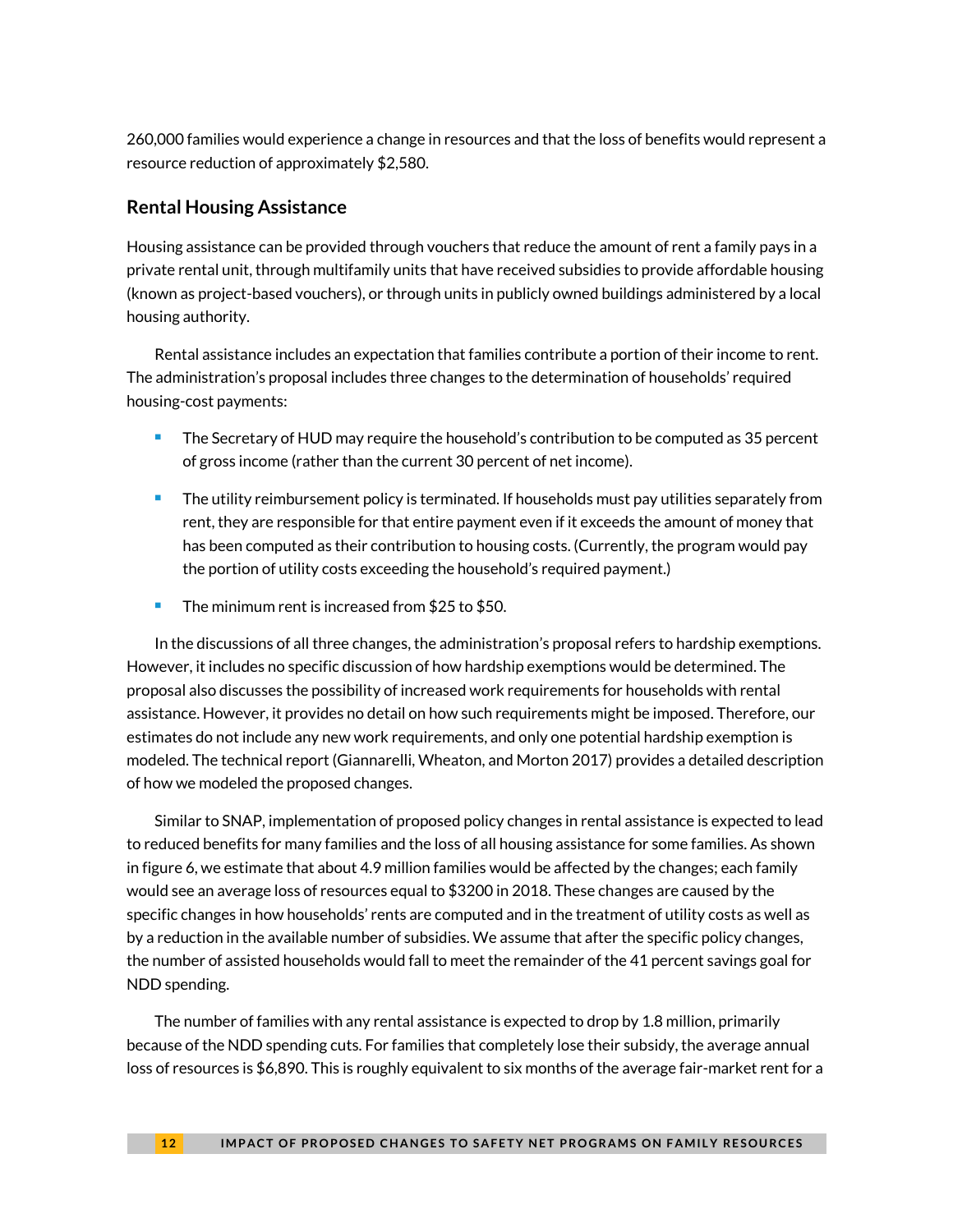two-bedroom apartment in the US in 2017, according to the National Low Income Housing Coalition (Aurand et al. 2017).

Another 3.1 million families would lose some of the value of their subsidies because of changes in tenant contributions to rent and other specific policy changes. These families would experience a reduction in assistance of about \$1,100, which is roughly equal to one month of average fair-market rent for a two-bedroom apartment in the US in 2017 (Aurand et al. 2017).

#### FIGURE 6

#### **Number of Families Affected by Changes to Rental Assistance Programs** *Millions*





**Source:** Authors' calculations based on the Current Population Survey, Annual Social and Economic Supplement and the Transfer Income Model, version 3.

**Note:** HUD = the US Department of Housing and Urban Development.

#### **SSI**

The administration proposes one specific change to the SSI program: creating a "sliding scale for multirecipient SSI families" (OMB 2017b, 111). $6$  The intent is to "keep the maximum benefit for one recipient the same as in current law but reduce benefits for additional recipients in the same family" (111). The administration's proposal calls for an expert panel to guide the change, and a sliding scale policy could be constructed several ways. Absent other guidance, we relied on specifications described by a prior expert panel, the 1995 National Commission on Childhood Disability (1995).

Because the proposed changes to the SSI program focus on a subset of families that have several disabled family members, the overall number of families affected is low compared with the number who would be affected by changes to most of the other programs. In 2018, we estimate that about 200,00 families would experience a benefit change. The average estimated reduction in family resources is significant, at \$3,030. In 2018, the maximum individual SSI monthly benefit is \$750.<sup>7</sup> A parent and child who are both disabled and do not have countable cash income beyond benefits from SSI currently each qualify for the maximum benefit (for a total monthly benefit of \$1,500). Under the administration's proposal, this family would now have a cap on benefits for the child. In this case, that cap would reduce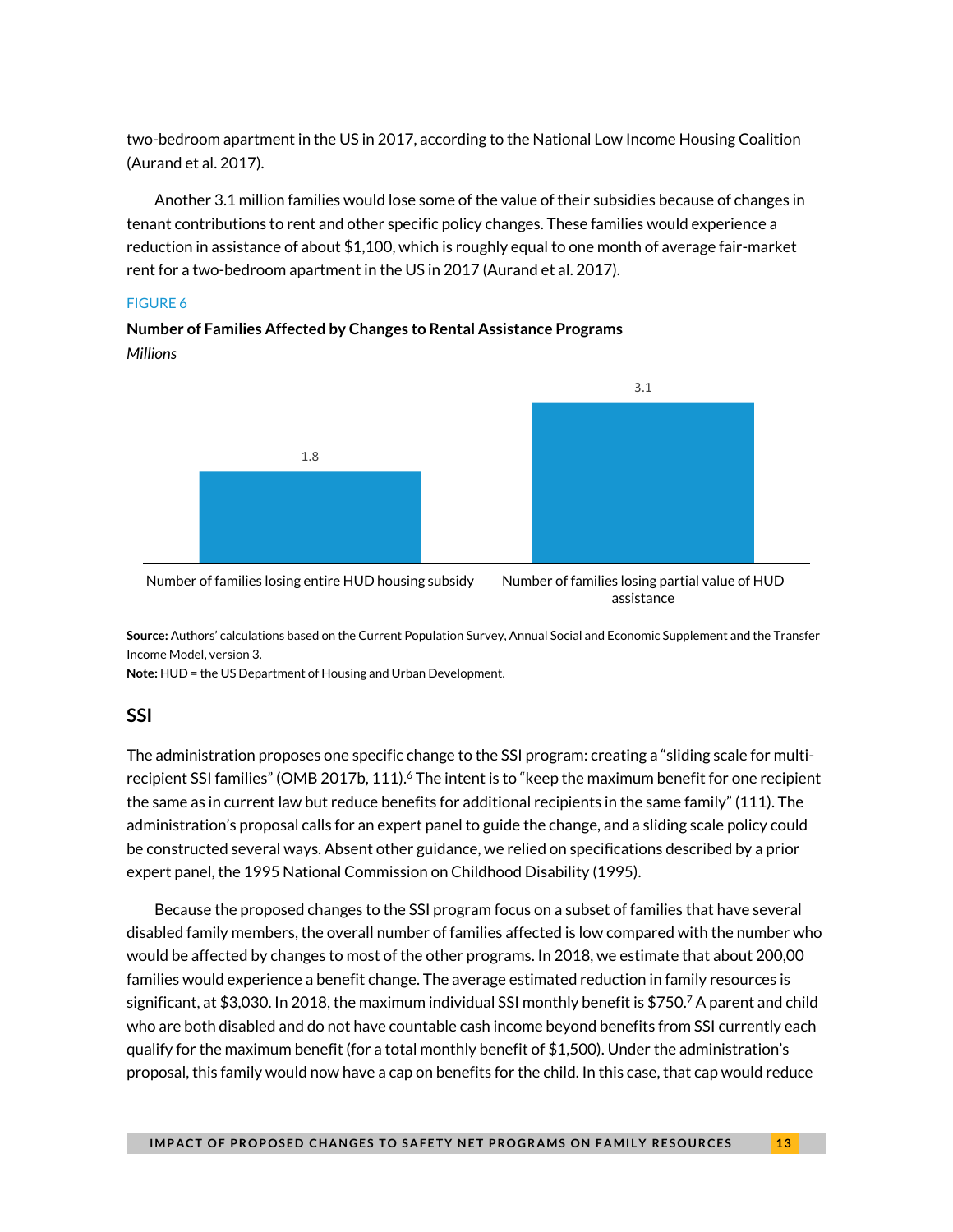the total family benefit 19 percent to a monthly benefit of \$1,218. This example family's reduction in benefits would be equivalent to \$282 per month, or \$3,384 over the course of the year.

#### **LIHEAP**

LIHEAP provides payments to low-income households to help with heating and cooling costs. Benefits are typically provided as a one-time grant during the winter or the summer. The administration's proposal calls for the elimination of the LIHEAP program. We estimate that about 7.5 million families would lose assistance with heating or cooling expenses in 2018. The average annual benefit loss per family is estimated at \$350. This amount represents a little more than half of what the average US household is expected to spend (\$631) using natural gas for winter heating fuel during the 2017–18 season. 8

#### **Discretionary Cuts to Child Care Subsidies**

The CCDF program provides subsidized child care for parents who are working, in school, or, in some cases, looking for a job. The program is funded with a combination of mandatory and NDD spending, and it requires a state match.

Although a portion of the child care subsidies provided to families through the CCDF are mandatory expenditures, some of the expenditures are categorized as NDD and thus are subject to the across-theboard cuts under the administration's proposal. Applying the 41 percent drop to the NDD portion of the program suggests an overall drop in funding of about 20 percent; we assume that the cut would be achieved by reducing the caseload (because increasing copayments would have a limited effect, and states are required to link reimbursement rates to providers to actual child care costs). The number of families estimated to be affected is about 200,000, but the expected impact of the cuts would be quite significant, producing an average loss of resources of \$7,140 per family. This is largest single loss in any of the programs we examined.

According to a 2016 report by Care.com and the New America Foundation, the average cost of four years of full-time child care in a center-based program for infants is \$9,589 per year (Shulte and Durana 2016). The projected loss in resources is equivalent to 74 percent of the cost of a year of full-time care, and families would need to compensate for that loss in resources to maintain their full-time child care.

#### **Discretionary Cuts to WIC**

WIC targets assistance to pregnant and postpartum mothers, infants, and young children at nutritional risk by providing families with purchases of specific foods, including whole grains, dairy, fruits and vegetables, and infant formula. Although WIC is not the focus of changes in the administration's proposal, it is subject to the across-the-board cuts to NDD spending. Because WIC is not an entitlement program and approved spending levels may not cover the needs of all families, the US Department of Agriculture maintains priority guidelines for targeting limited resources, placing greater emphasis on infants than on children. To achieve the level of discretionary cuts specified in the administration's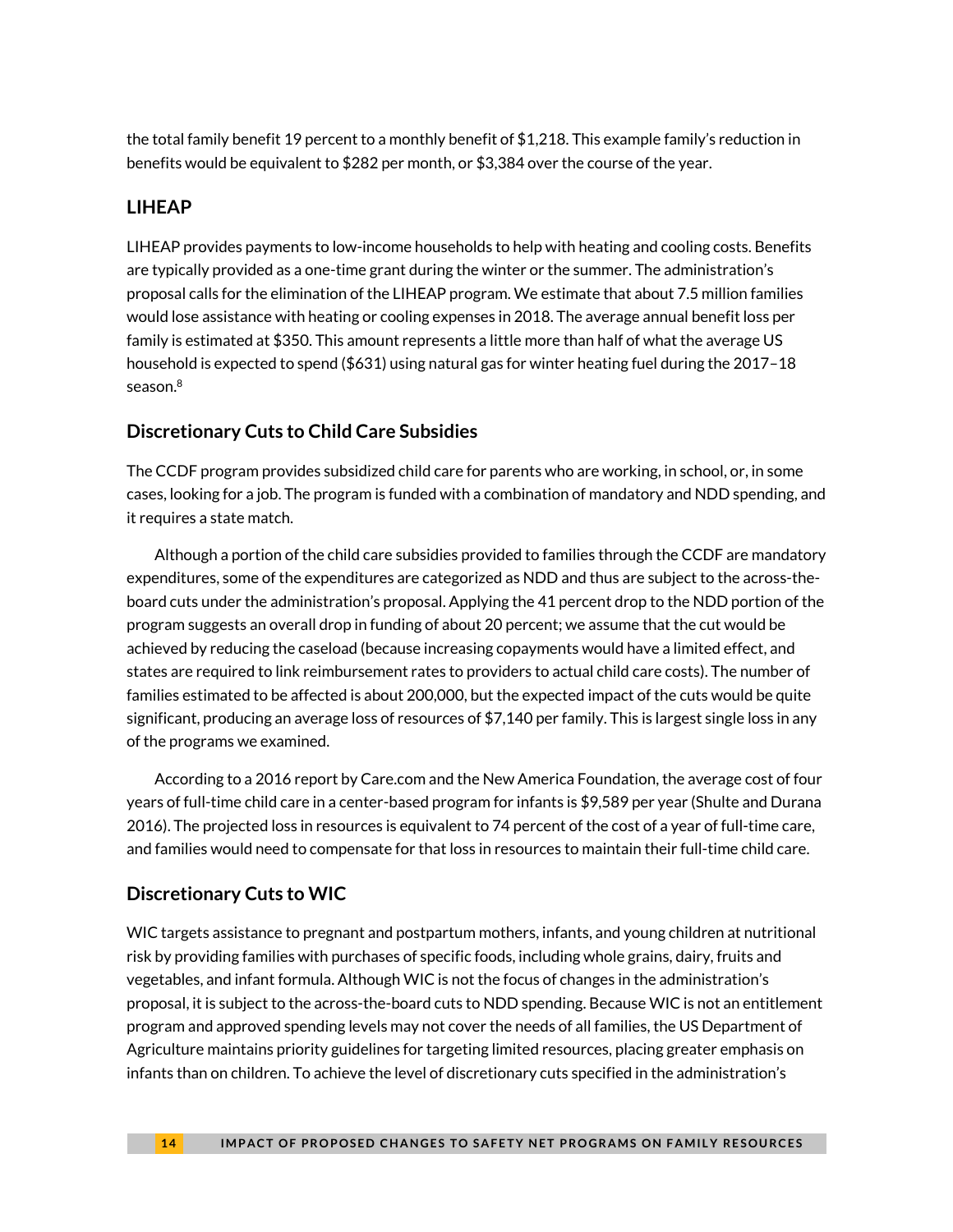proposal, we modeled a reduction in benefits applying this priority system (see the accompanying technical report [Giannarelli, Wheaton, and Morton 2017] for more detail). We estimate that about 2.5 million families would be affected, including the majority of families with children receiving WIC and a portion of families with infants and mothers receiving WIC. On average, the annual reduction in resources per family would be about \$430. In FY 2016, the average cost of food provided per participant was about \$43;<sup>9</sup> the average loss would therefore be roughly equivalent to about 10 months of individual benefits as provided in 2016.

# Impact of Multiple Program Changes on Poverty

Another way to examine the potential impact of changes in safety net programs is to assess what happens to the supplemental poverty measure, or rate, when the value of cash and near-cash assistance are considered. The supplemental poverty measure, unlike the official poverty measure, considers not just a family's cash income but also the value of their near-cash benefits and their spending on taxes and work-related expenses. The supplemental poverty rate is an appropriate metric to use because it allows us to see the full impact that government assistance has on family resources. If all the changes from the administration's proposals assessed in this brief were fully implemented in 2018, we estimate the overall supplemental poverty rate for all people would move from an estimated baseline of 12.5 percent to 13.6 percent (an increase of 1.1 percentage points or about 12.6 percent). Although the supplemental poverty rate for children is typically lower than for families overall because of the buffering effects of safety net programs often targeted to families with children (Bridges and Gesumaria 2015), we estimate that children's poverty rate would equal or exceed the overall rate, moving from a 2018 baseline of 12.1 percent to 13.7 percent (an increase of 1.6 percentage points, or about 13.2 percent; figure 7). Overall, 3.5 million people (including 1.2 million children) would enter poverty as defined by the supplemental poverty measure. We estimate that families in deep poverty (defined as those with incomes below 50 percent of the federal poverty level) would see only a small impact, in part because some families in this category receive relatively little assistance.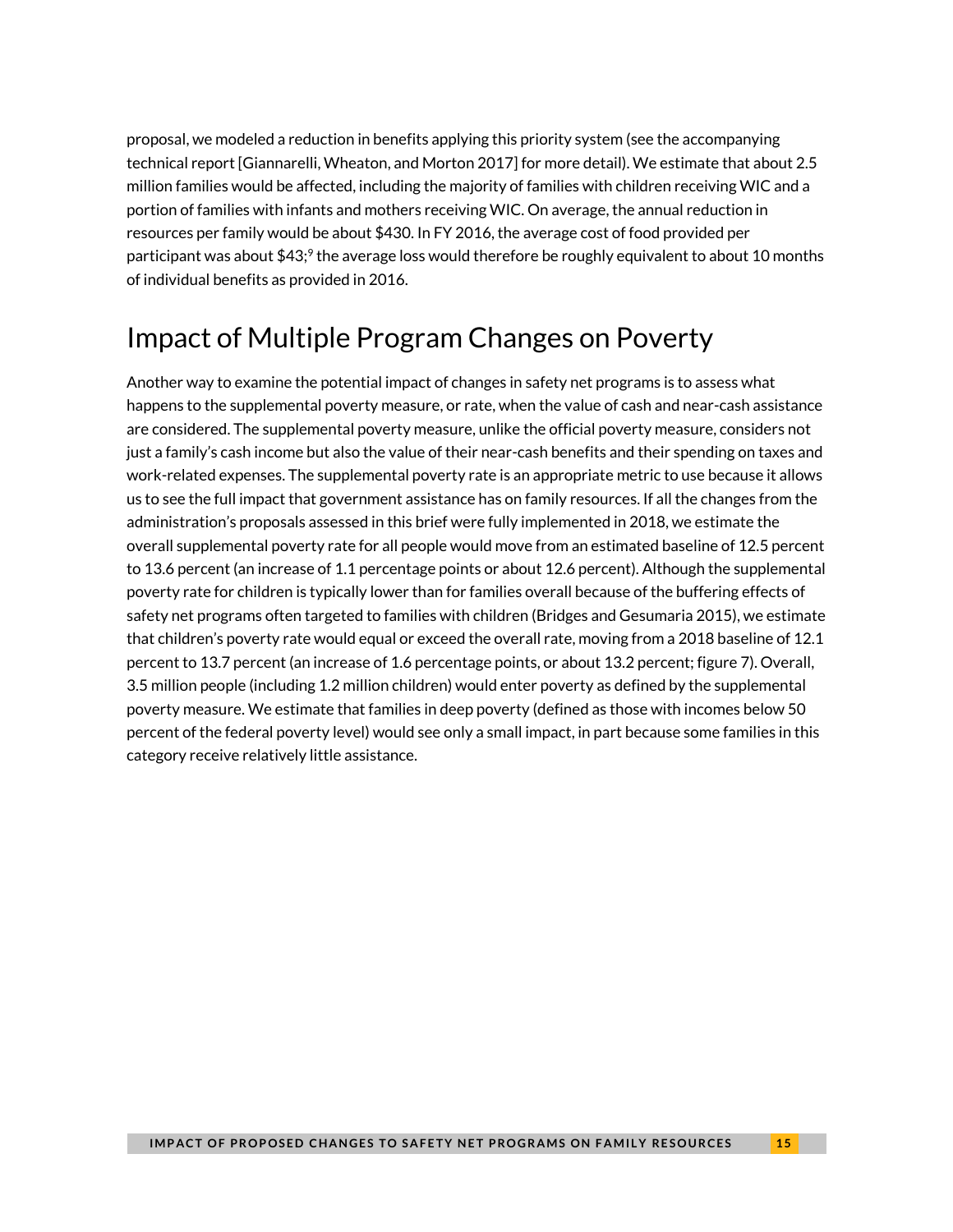#### FIGURE 7

#### **Effect of Administration's Proposed Policy Changes on Poverty Rate according to the SPM, 2018**



■Baseline poverty rate ■ Poverty rate if changes omit NDD reduction ■ Poverty rate if changes include NDD reduction

**Source:** Authors' calculations based on the Current Population Survey, Annual Social and Economic Supplement and the Transfer Income Model, version 3.

**Note:** NDD = nondefense discretionary spending; SPM = supplemental poverty measure.

# **Discussion**

In this analysis, we used microsimulation techniques to estimate the potential impact on family resources of the administration's proposed changes in key safety net programs. Taken alone, these proposed changes, if fully implemented in 2018, would reduce resources for about 20 percent of US families and 30 percent of families with children, resulting in an average annual loss of \$1,230 per family in 2018 dollars (including about \$400 from the across-the-board cuts that affect certain discretionary spending programs).

Although some of the proposed changes would be implemented incrementally over a 10- year period, we modeled them here as fully implemented in 2018 to highlight the potential impact of multiple policy changes at once at the full scale that the administration has envisioned. The goal is to provide policymakers and the public with additional information for assessing what an evolving approach to safety net programs may look like for affected families.

Because the administration's proposed FY 2018 budget offers limited details on exactly how targeted changes would be implemented, we have had to make several assumptions on how policies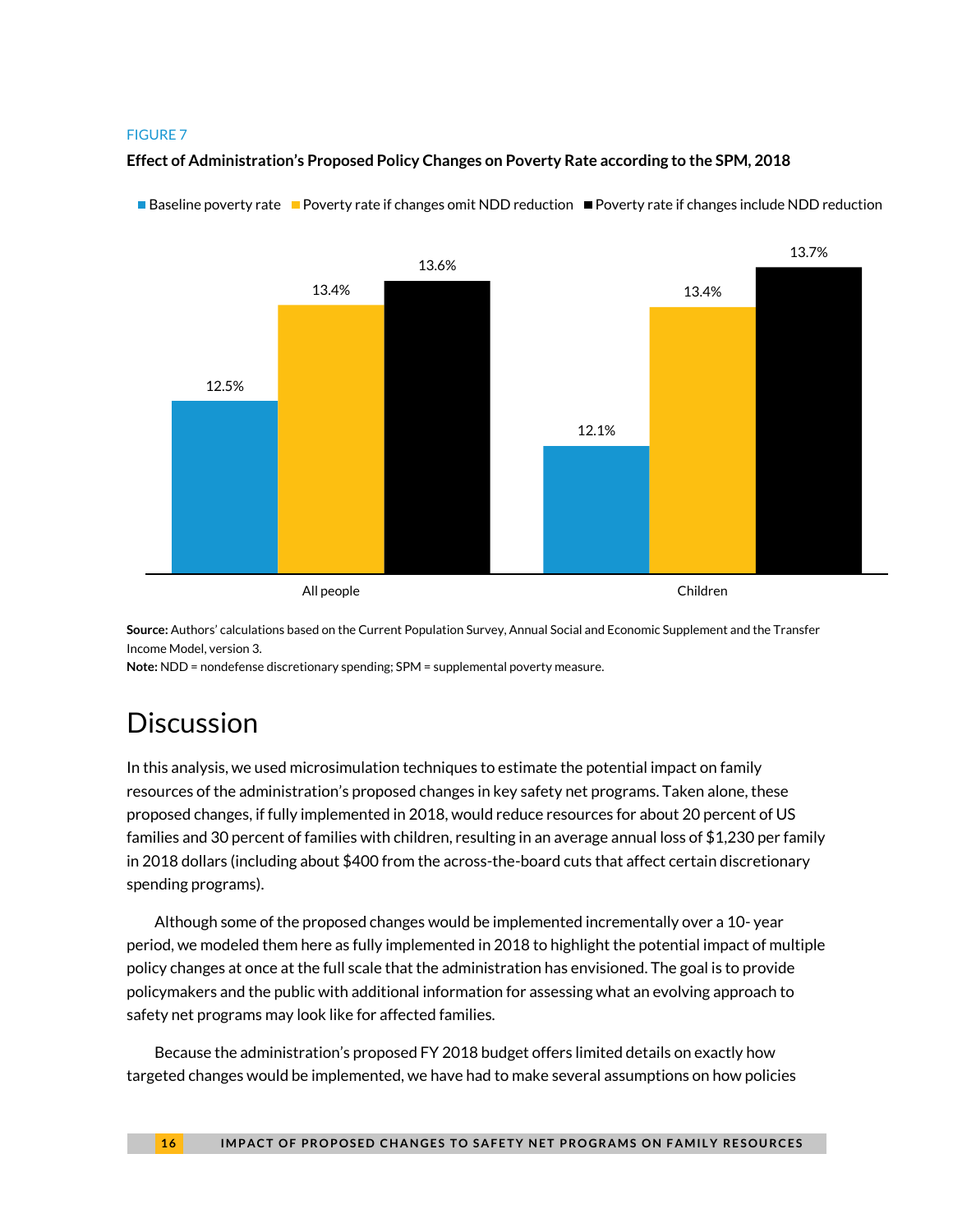might be enacted to produce these estimates. These assumptions are outlined in detail in the accompanying technical report (Giannarelli, Wheaton, and Morton 2017). Other choices would produce different results—program impacts could look different if these spending cuts lead to fewer families being eligible for assistance, reduce benefits for all families, or produce a mix of both effects. But given the significant scope of proposed changes, any combination will have implications for family resources. Policymakers should pay careful attention to understanding how specific choices will affect individual families.

It is difficult to predict exactly how families may cope if they experience a significant loss in resources intended to help them cover basic needs (such as housing and food), secure supports that enable them to work (such as child care), or replace a lack of income related to a disability. This analysis suggests that the poverty rate would likely rise under the proposed budget and affect many families, and prior research indicates that poverty is associated negative impacts on a wide range of outcomes, including educational attainment and physical and mental health (Magnuson and Votruba-Drzal 2009). Duncan, Magnuson and Votruba-Drzal (2014) provide evidence that just as increases in family income are associated with improved child and adult outcomes, reductions in income or near-cash and in-kind supports are likely to increase risks for children that can persist into adulthood.

A strengthening economy may allow some affected families to increase their employment and earnings, buffering the impact of some of the proposed changes. In the long-run, higher earnings can improve family well-being and have positive effects on child outcomes. Because at least one-third of the families affected contain at least one senior or person with a disability, many individuals affected will not be participating in the workforce, which raises questions about shorter-term risks for vulnerable families.

Reduced resources in certain programs may also undermine positive outcomes known to be associated with program participation. For example, research has found positive associations between SNAP participation and reduced food insecurity (Kreider et al. 2012; Nord 2013; Nord and Prell 2011). For example, Nord (2013) examined the changes in food insecurity and food spending after the expiration of the enhanced SNAP benefit provided by the American Recovery and Reinvestment Act, concluding that the prevalence of very low food security—the severe range of food insecurity where food intake is reduced—increased 2.0 percentage points, and food spending by families receiving SNAP declined 4.4 percent. Although we do not directly estimate the potential impact on food insecurity, research suggests that an average annual loss of \$600 would likely lead to higher food insecurity rates.

Similarly, prior research suggests that reductions in housing subsidies may undermine family residential stability and well-being. For example, recent reports from the multiyear Family Options Study examined the impact of housing assistance for homeless families, and found that permanent housing subsidies had a positive impact on multiple measures, including improved residential stability, better child and adult well-being, and reduced food insecurity (Gubits et al. 2016). These findings also highlight the spillover effects of antipoverty programs on outcomes outside of the immediate focus of the program (e.g., housing assistance can reduce food insecurity).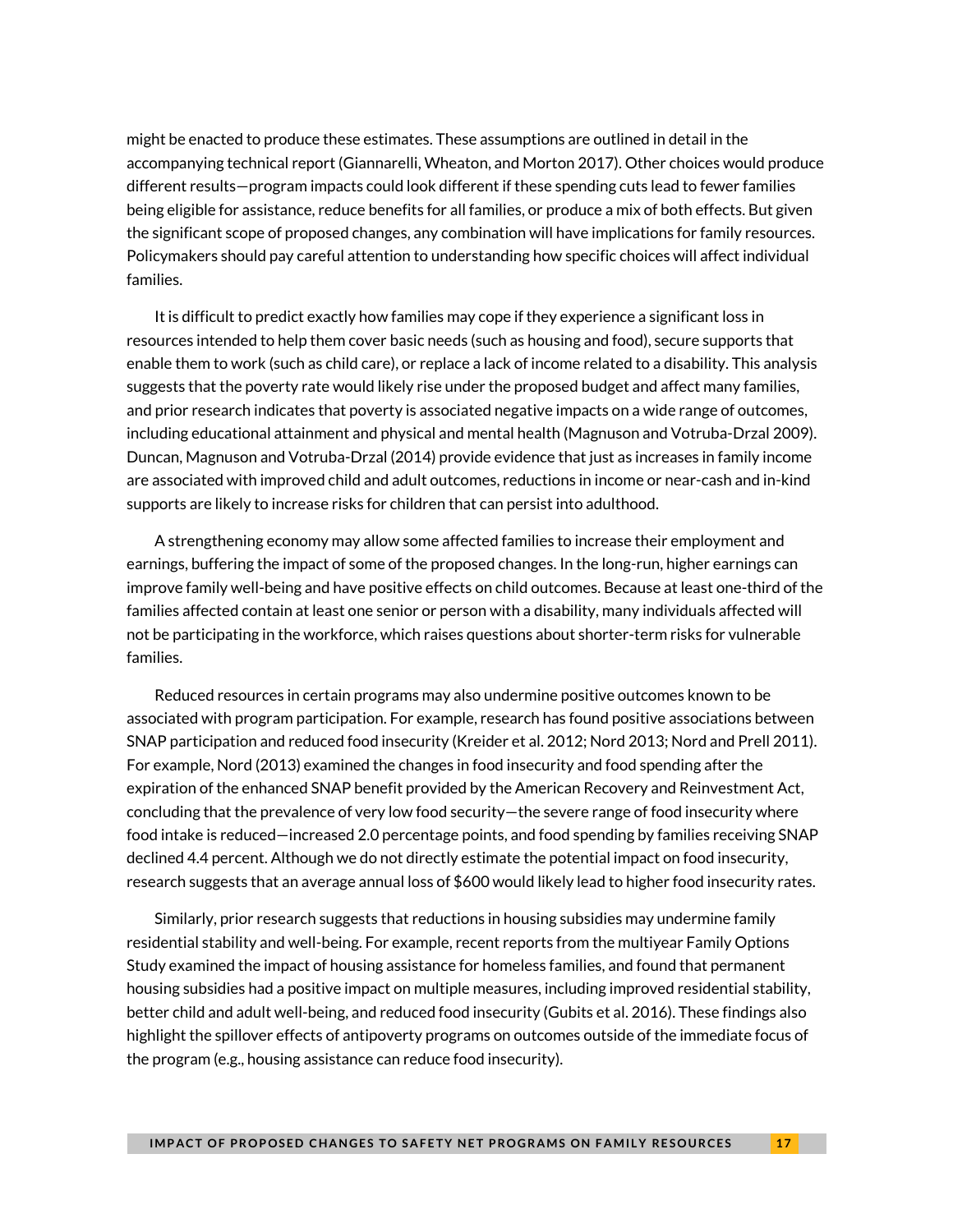Reduced resources may also undermine the efforts of families to seek and maintain work. For example, in the face of significant cuts to child care subsidies, families may need to cut work hours or leave a job (Forry and Hofferth 2011; Press, Fagan, and Laughlin 2006). The ability to find substantially less expensive care options may rest heavily on whether there are family members or friends who are not working and can assist. Moreover, a reduction in subsidies limits the options available to low-income families to access high-quality child care that could help improve early childhood development and school readiness (Shonkoff and Phillips 2001).

Finally, the estimates in this analysis reflect a relatively robust economy. In the event of an economic downturn, significant reductions in program resources would mean fewer buffers to address material hardship and economic distress. Further, the analysis does not consider the impact on families of potential cuts to Medicare and Medicaid, which would likely increase out-of-pocket spending and further reduce household resources.

### Data and Methods

We briefly highlight the data and methods used to simulate the potential impacts of the programs we examined here. The technical report (Giannarelli, Wheaton, and Morton 2017) includes detailed documentation.

To estimate the scope of the impacts, we applied a comprehensive microsimulation model to a large representative sample of US households—the spring 2015 CPS-ASEC. We adjusted the survey data to provide a more complete picture of families' receipt of benefits under current policies, and we adjusted the data to more-closely represent current circumstances (a process referred to as "aging"). The proposed changes in the key safety net programs we examine here were then applied to the adjusted data, and we implement the proposals as if they were fully in place in 2018. In some cases, the proposed policies were not described in detail, and we made assumptions based on our best understanding of them. We did not assume any changes in employment or earnings due to the proposed policies.

The spring 2015 CPS-ASEC collected information on 74,000 US households, including their demographic characteristics and their income and employment characteristics during calendar year 2014. The sampling and weighting of the CPS-ASEC surveys is carried out by the US Bureau of the Census to be representative of the US civilian noninstitutionalized population; these data are the source of each year's official poverty statistics.

Under other funding, these data had been augmented by the TRIM3 microsimulation model to create a more complete picture of households' use of safety net benefits, adjusting for the fact that participation in those programs is underreported. For this analysis, the CY 2014 model-adjusted CPS-ASEC data were further adjusted to better represent the population and the stronger economy in 2018. Adjustments were made to the size of the population, the unemployment rate, and the levels of various types of income.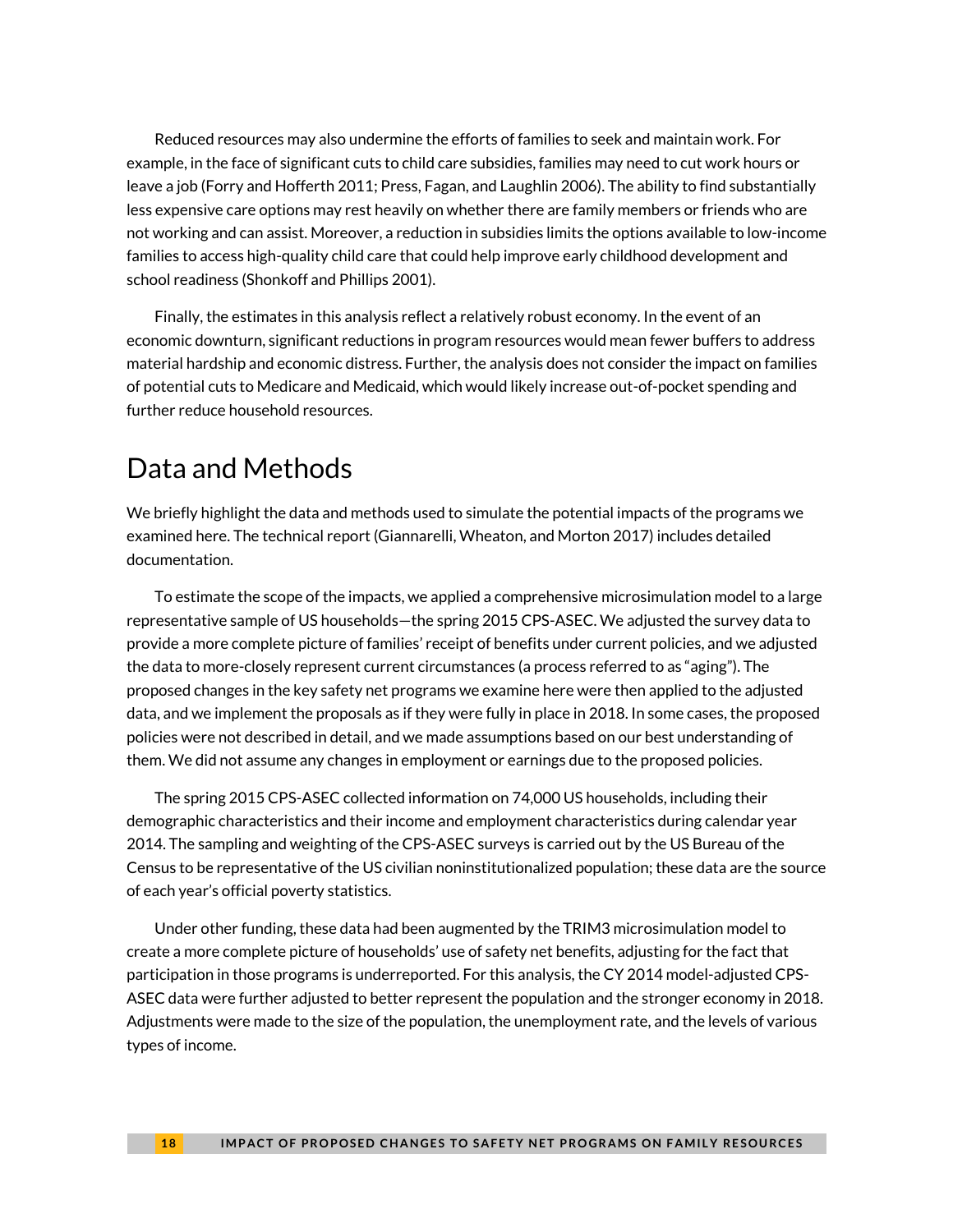To simulate the impact of the administration's safety net proposals, we simulated all the programs on the 2018 baseline data described in the technical report (Giannarelli, Wheaton, and Morton 2017). Policies intended to change under the proposals were modified, and all other policies were left as in the 2018 baseline data. We performed one simulation including changes in five programs specifically identified for modification in the budget documents: SSI, TANF, SNAP, rental assistance, and LIHEAP. We then performed an additional simulation with all those changes plus the potential impacts of the reductions in NDD spending on rental assistance, WIC, and child care subsidies through CCDF.

### **Notes**

- 1. "On the Concurrent Resolution (H. Con. Res. 71 As Amended)," United States Senate, October 19, 2017, accessed November 15, 2017, [https://www.senate.gov/legislative/LIS/roll\\_call\\_lists/roll\\_call\\_vote\\_cfm.cfm?congress=115&session=1&vote=](https://www.senate.gov/legislative/LIS/roll_call_lists/roll_call_vote_cfm.cfm?congress=115&session=1&vote=00245) [00245.](https://www.senate.gov/legislative/LIS/roll_call_lists/roll_call_vote_cfm.cfm?congress=115&session=1&vote=00245)
- 2. Information presented here is derived in part from the Transfer Income Model, version 3 (TRIM3) and associated databases. TRIM3 requires users to input assumptions or interpretations about economic behavior and the rules governing federal programs. Therefore, the conclusions presented here are attributable only to the authors of this report. For more information regarding TRIM3, visit <http://trim3.urban.org/T3Welcome.php>
- 3. The administration's proposed budget figures by agency and function leave unspecified a large portion of the proposed total reduction in NDD spending. For 2027, a reduction of over \$105 billion from the baseline is listed as "adjustment to meet discretionary non-security spending caps," but it is not associated with a particular program or agency. (See table 25-1, "Net Budget Authority by Function, Category, and Program," at "Analytical Perspectives," Office of Management and Budget, accessed November 16, 2017, [https://www.whitehouse.gov/sites/whitehouse.gov/files/omb/budget/fy2018/25\\_1.pdf](https://www.whitehouse.gov/sites/whitehouse.gov/files/omb/budget/fy2018/25_1.pdf).)
- 4. See the national level summary for persons, households, benefits, and average monthly benefit from the US Department of Agriculture at "Supplemental Nutrition Assistance Program (SNAP)," Food and Nutrition Service, last published November 3, 2017, accessed November 15, 2017, [https://www.fns.usda.gov/pd/supplemental-nutrition-assistance-program-snap.](https://www.fns.usda.gov/pd/supplemental-nutrition-assistance-program-snap)
- 5. This per meal estimate is derived by dividing the average monthly FY 17 benefit for an individual (\$125) by the estimated number of meals consumed in a month (90, assuming three meals per day for 30 days).
- 6. The administration also mentions the possibility of increased work among SSI recipients with disabilities. Due to uncertainty about how the policy might be implemented, it is not included in our analysis.
- 7. See "SSI Federal Payment Amounts for 2018," Social Security Administration, accessed November 15, 2017, [https://www.ssa.gov/oact/cola/SSI.html.](https://www.ssa.gov/oact/cola/SSI.html)
- 8. 8 See Table WF01, "Average Consumer Prices and Expenditures for Heating Fuels during the Winter," at "Winter Fuels Outlook," US Energy Information Administration, accessed November 16, 2017, [https://www.eia.gov/outlooks/steo/report/winterfuels.cfm.](https://www.eia.gov/outlooks/steo/report/winterfuels.cfm)
- 9. See the national level annual summary for fiscal year 2016 from the US Department of Agriculture at "WIC Program," Food and Nutrition Service, last published November 3, 2017, accessed November 15, 2017, [https://www.fns.usda.gov/pd/wic-program.](https://www.fns.usda.gov/pd/wic-program)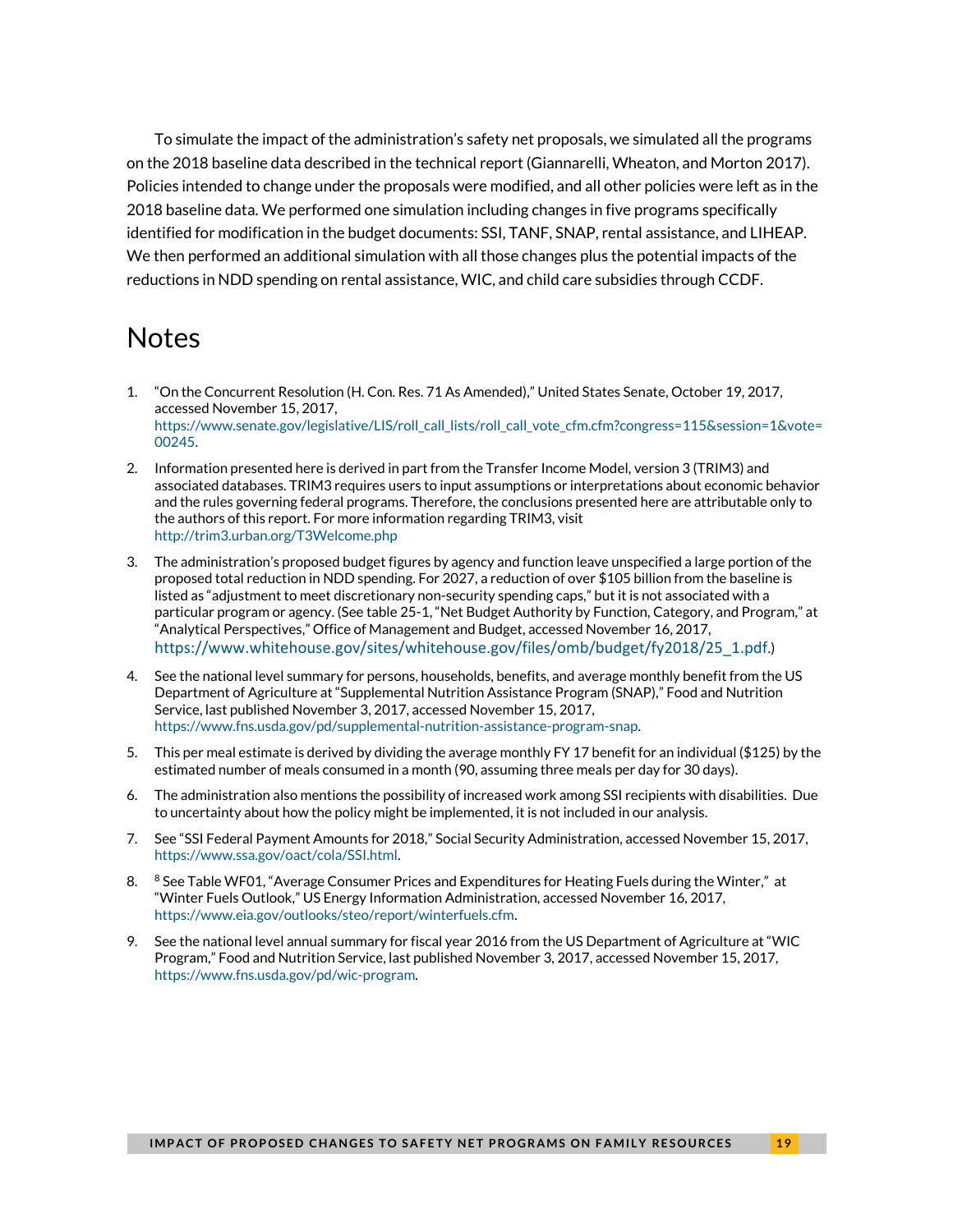### References

- Aurand, Andrew, Dan Emmanuel, Diane Yentel, Ellen Erico, and Marjorie Pang. 2017. *Out of Reach 2017: The High Cost of Housing*. Washington, DC: The National Low-income Housing Coalition.
- Braveman, Paula A., Catherine Cubbin, Susan Egerter, David R. Williams, and Elise Pamuk. 2010. "Socioeconomic Disparities in Health in the United States: What the Patterns Tell Us." *American Journal of Public Health* 100 (suppl 1): S186–96.
- Bridges, Benjamin, and Robert V. Gesumaria. 2015. "The Supplemental Poverty Measure (SPM) and Children: How and Why the SPM and the Official Poverty Estimates Differ." *Social Security Bulletin* 75 (3).
- Center on Budget and Policy Priorities. 2017. *Policy Basics: Non-Defense Discretionary Programs.* Washington, DC: Center on Budget and Policy Priorities.
- Cohen, Elissa, Sarah Minton, Megan Thompson, Elizabeth Crowe, and Linda Giannarelli. 2016. "Welfare Rules Databook: State TANF Policies as of July 2015." Report 2016-67. Washington, DC:US Department of Health and Human Services, Administration for Children and Families, Office of Planning, Research, and Evaluation..
- Duncan, Greg, Katherine Magnuson, and Elizabeth Votruba-Drzal. 2014. "Boosting Family Income to Promote Child Development." *The Future of Children* 24 (1): 99–120.
- Forry, Nicole, and Sandra L. Hofferth. 2011. "Maintaining Work: The Influence of Child Care Subsidies on Child Care-Related Work Disruptions" *Journal of Family Issues* 32 (3): 346–68.
- Hahn, Heather, Laudan Aron, Cary Lou, Eleanor Pratt, and Adaeze Okoli. 2017. *Why Does Cash Welfare Depend on Where You Live? Low Income Working Families Research Report*. Washington DC: Urban Institute.
- Giannarelli, Linda, Laura Wheaton, and Joyce Morton. 2017. *Estimating the Potential Impacts of the Administration's Fiscal Year 2017 Budget Proposal on Safety-Net Programs Using Microsimulation*. Washington, DC: Urban Institute.
- Gubits, Daniel, Marybeth Shinn, Michele Wood, Stephen Bell, Samuel Dastrup, Caludia Solari, Scott R. Brown, Debi McInnis, Tom McCall, and Utsav Kattel*.* 2016. *Family Options Study: 3-Year Impacts of Housing and Services Interventions for Homeless Families.* Washington, DC: US Department of Housing and Urban Development, Office of Policy Development and Research.
- Kreider, Brent, John V. Pepper, Craig Gundersen, and Dean Jolliffe. 2012. "Identifying the Effects of SNAP (Food Stamps) on Child Health Outcomes When Participation Is Endogenous and Misreported*." Journal of the American Statistical Association* 107 (499): 958–75.
- Magnuson, Katherine, and Elizabeth Votruba-Drzal. 2009. "Enduring Influences of Childhood Poverty." In *Changing Poverty, Changing Policies*, edited by Maria Cancian and Sheldon Danziger, 153-179. New York: Russell Sage.
- National Commission on Childhood Disability. 1995. "[Supplemental Security Income for Children with Disabilities:](https://www.ssa.gov/history/reports/SSI/ChildhoodDisabilityReport.html)  [Report to Congress of the National Commission on Childhood Disability](https://www.ssa.gov/history/reports/SSI/ChildhoodDisabilityReport.html)." Washington, DC: National Commission on Childhood Disability.
- Nord, Mark. 2013. *Effects of the Decline in the Real Value of SNAP Benefits From 2009 to 2011*. ERR-151. Washington, DC: US Department of Agriculture, Economic Research Service.
- Nord, Mark, and Mark Prell. 2011. *Food Security Improved Following the 2009 ARRA Increase in SNAP Benefits.* ERR-116. Washington, DC: US Department of Agriculture, Economic Research Service.
- Office of Management and Budget. 2017a. *Budget of the United States, Fiscal Year 2018: A New Foundation for American Greatness.* Washington, DC: Office of Management and Budget.
- ———. 2017b. *Major Savings and Reforms: Budget of the US Government Fiscal Year 2018.* Washington, DC: Office of Management and Budget.
- Press, Julie, Jay Fagan, and Lynda Laughlin. 2006. "Taking Pressure Off Families: Child-Care Subsidies Lessen Mother's Work-Hour Problems." *Journal of Marriage and Family* 68 (1): 155–71.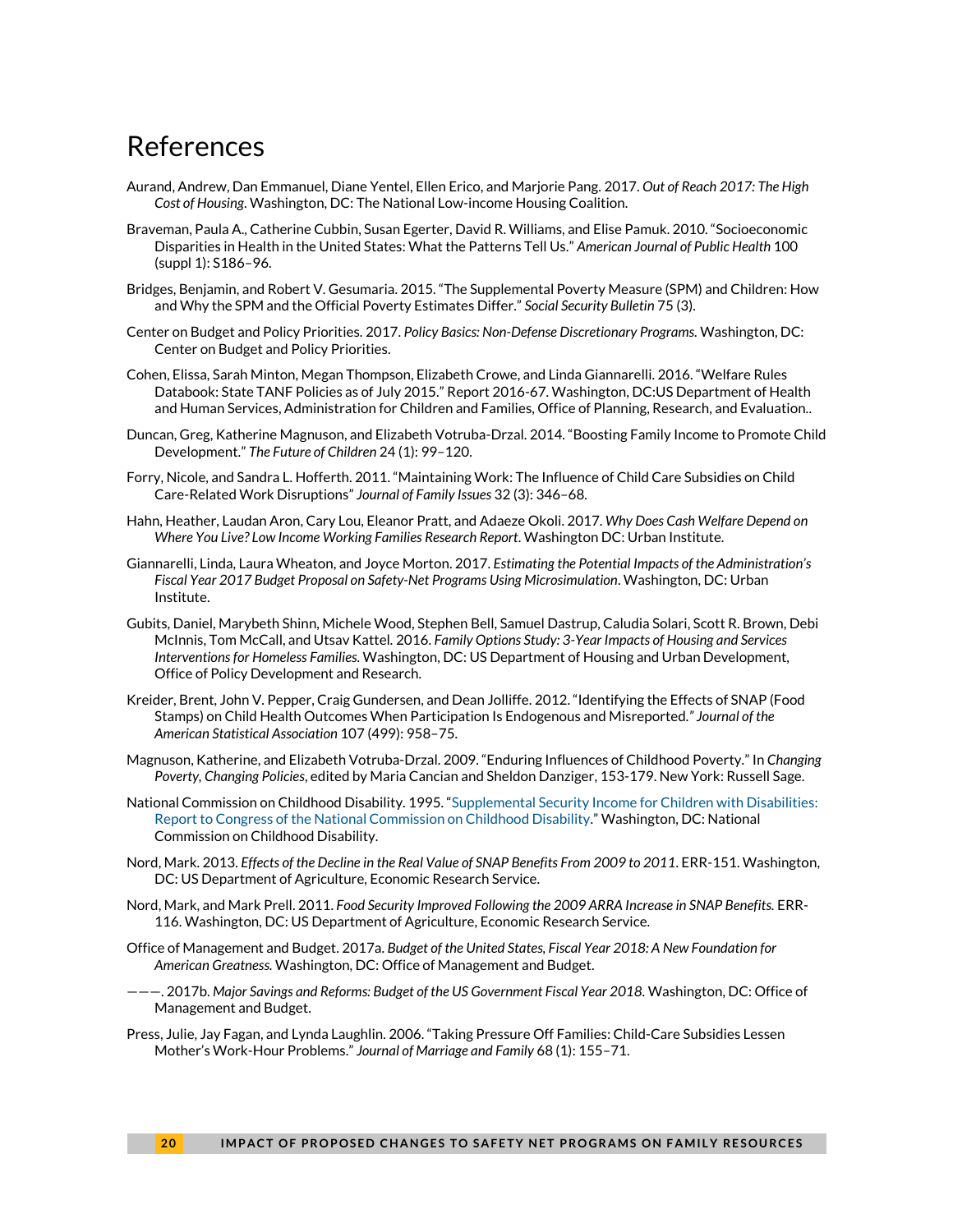Shonkoff, Jack P., and Deborah A. Phillips. 2001. *From Neurons to Neighborhoods: The Science of Early Childhood Development*. Washington, DC: National Academy Press.

Shulte, Brigid, and Alieza Durana. 2016. *The New America Care Report*. Washington, DC: New America Foundation.

### About the Authors



**Elaine** Waxman is a senior fellow in the Income and Benefits Policy Center. Her expertise includes food insecurity, nutrition and the food assistance safety net, the social determinants of health disparities, and other issues affecting low-income families and communities.



**Linda Giannarelli** is a senior fellow in the Income and Benefits Policy Center at the Urban Institute, where her work focuses on the operation of the US social safety net and the potential for improving the economic well-being of low-income families through policy changes.